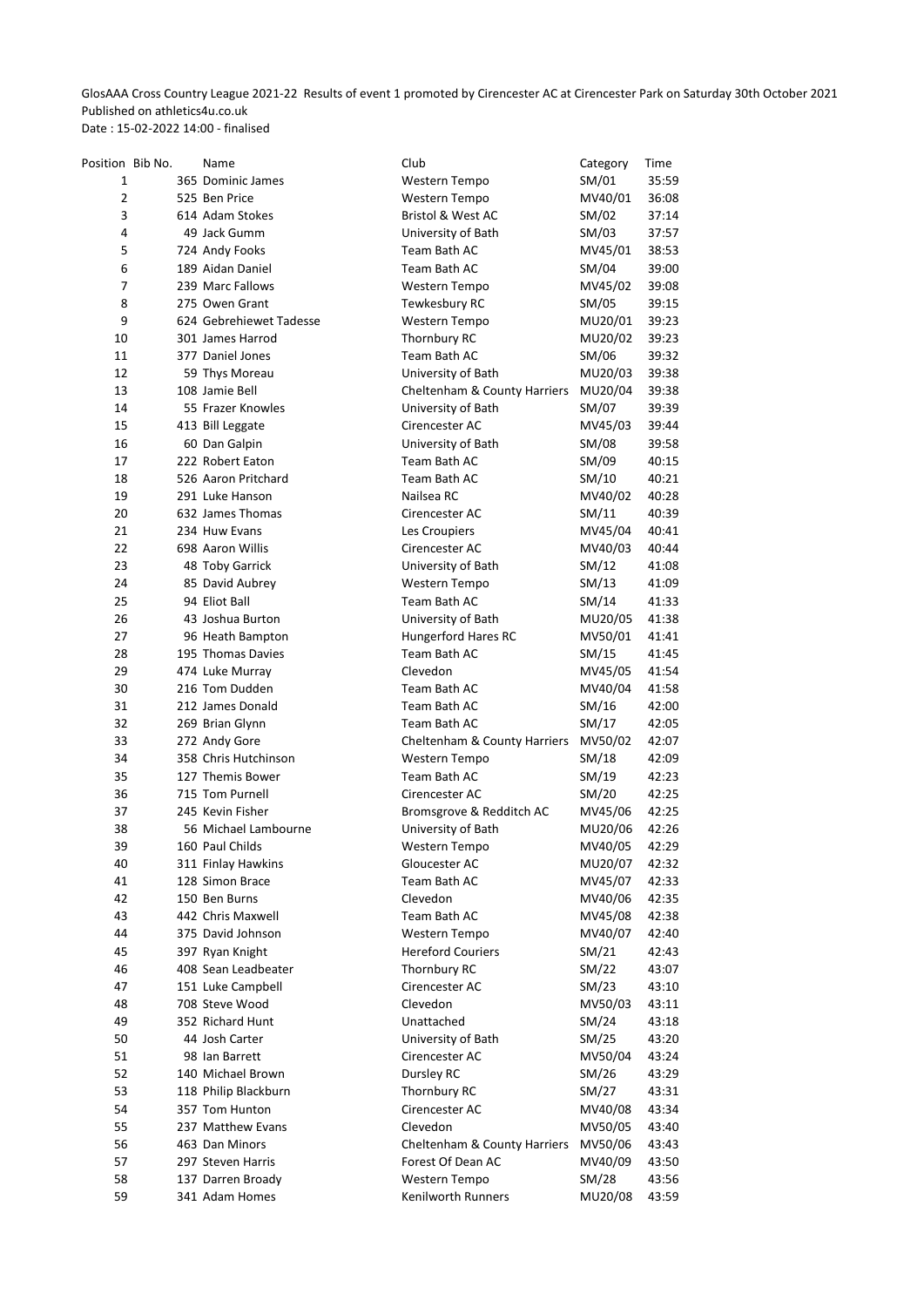| 60  | 666 James Walters      | Gloucester AC                | SM/29    | 44:05 |
|-----|------------------------|------------------------------|----------|-------|
| 61  | 254 Martin Foster      | Cheltenham & County Harriers | MV45/09  | 44:05 |
| 62  | 690 Adrian Williams    | Western Tempo                | MV45/10  | 44:07 |
| 63  | 362 George Jackson     | <b>Bitton Road Runners</b>   | SM/30    | 44:08 |
| 64  | 322 Martin Hewlett     | Clevedon                     | SM/31    | 44:09 |
| 65  | 569 Dan Schofield      | Western Tempo                | SM/32    | 44:12 |
| 66  | 426 Ben Lowe           | Stroud & District AC         | MV40/10  | 44:19 |
| 67  | 217 Ben Dunnett        | Worcester AC                 | MV40/11  | 44:21 |
| 68  | 649 Ash Tuck           | Kinetic sports               | SM/33    | 44:28 |
| 69  | 123 Ben Bohane         | Thornbury RC                 | SM/34    | 44:34 |
| 70  | 496 Owen Parry         | Gloucester AC                | MV40/12  | 44:41 |
| 71  | 209 Nigel Dexter       | Droitwich AC                 | SM/35    | 44:41 |
| 72  | 406 Clark Lawson       | Western Tempo                | SM/36    | 44:43 |
| 73  | 214 Christian Dowle    | <b>Malvern Buzzards RC</b>   | MV50/07  | 44:49 |
| 74  | 253 Simon Fortnam      | Stroud & District AC         | MV50/08  | 44:53 |
| 75  | 417 Nick Lewis         | <b>Almost Athletes</b>       | MV45/11  | 45:01 |
| 76  | 75 Chris Aldred        | Clevedon                     |          | 45:08 |
| 77  |                        |                              | SM/37    |       |
|     | 53 Mikey Ingrouille    | University of Bath           | SM/38    | 45:17 |
| 78  | 276 Shaun Green        | Droitwich AC                 | SM/39    | 45:18 |
| 79  | 302 Paul Harrod        | Thornbury RC                 | MV45/12  | 45:20 |
| 80  | 287 John Hancock       | North Cotswold Tri & Run     | MV45/13  | 45:28 |
| 81  | 384 Andrew Kenchington | <b>Malvern Buzzards RC</b>   | MV55/01  | 45:32 |
| 82  | 514 Simon Pinnington   | Thornbury RC                 | MV50/09  | 45:35 |
| 83  | 699 Andy Wilson        | Thornbury RC                 | SM/40    | 45:37 |
| 84  | 594 Lee Southernwood   | Clevedon                     | MV40/13  | 45:41 |
| 85  | 475 David Musgrove     | Cirencester AC               | MV45/14  | 45:51 |
| 86  | 100 Jason Barry        | Stroud & District AC         | MV45/15  | 45:59 |
| 87  | 347 Jon Howes          | <b>CLC Striders</b>          | MV45/16  | 46:04 |
| 88  | 313 Asten Haynes       | Thornbury RC                 | SM/41    | 46:12 |
| 89  | 558 Toby Ryan          | Team Bath AC                 | SM/42    | 46:20 |
| 90  | 78 Ben Amigoni         | Dursley RC                   | SM/43    | 46:32 |
| 91  | 325 Nick Hides         | Clevedon                     | MV55/02  | 46:37 |
| 92  | 97 Rob Barnett         | <b>CLC Striders</b>          | SM/44    | 46:48 |
| 93  | 176 Nathan Cooper      | Kinetic sports               | MV40/14  | 46:52 |
| 94  | 646 Malcolm Treby      | Team Bath AC                 | MV45/17  | 46:56 |
| 95  | 232 George Evans       | Thornbury RC                 | MV50/10  | 46:59 |
| 96  | 236 Matt Evans         | Cheltenham & County Harriers | SM/45    | 47:03 |
| 97  | 657 Niall Urquhart     | Team Bath AC                 | MV55/03  | 47:09 |
| 98  | 568 Bill Schindler     | <b>Almost Athletes</b>       | MV50/11  | 47:13 |
|     |                        |                              |          |       |
| 99  | 798 Neil Corbiere      | Cirencester AC               | MV40/15  | 47:25 |
| 100 | 612 Tim Stickney       | Unattached                   | MV40/16  | 47:27 |
| 101 | 515 Alan Pitt          | Stroud & District AC         | MV55/04  | 47:27 |
| 102 | 279 Dave Gresswell     | Gloucester AC                | MV55/05  | 47:29 |
| 103 | 424 Paul Lockyer       | <b>CLC Striders</b>          | MV45/18  | 47:33 |
| 104 | 183 Richard Cronin     | Forest Of Dean AC            | SM/46    | 47:36 |
| 105 | 613 Christian Stiff    | <b>Bitton Road Runners</b>   | SM/47    | 47:37 |
| 106 | 506 Daniel Pebody      | <b>Cherwell Runners</b>      | MV40/17  | 47:45 |
| 107 | 270 Jim Godden         | Thornbury RC                 | MV55/06  | 47:46 |
| 108 | 335 Ben Holding        | Team Bath AC                 | MV45/19  | 47:57 |
| 109 | 563 Nigel Sankey       | Dursley RC                   | MV40/18  | 48:00 |
| 110 | 414 Nick Leigh         | <b>Bitton Road Runners</b>   | SM/48    | 48:10 |
| 111 | 546 Brian Robb         | <b>Bitton Road Runners</b>   | SM/49    | 48:11 |
| 112 | 545 Clive Richards     | Clevedon                     | MV60+/01 | 48:19 |
| 113 | 473 Alex Murray        | Clevedon                     | MV45/20  | 48:24 |
| 114 | 166 Oliver Clarke      | Unattached                   | MV45/21  | 48:33 |
| 115 | 448 Dave McGrath       | <b>Almost Athletes</b>       | MV55/07  | 48:45 |
| 116 | 71 Tom Abrahams        | Clevedon                     | MV40/19  | 48:48 |
| 117 | 328 Mark Histed        | Unattached                   | MV50/12  | 49:06 |
| 118 | 651 Jonathan Tudor     | Dursley RC                   | SM/50    | 49:33 |
| 119 | 537 Matthew Read       | Dursley RC                   | MV40/20  | 49:43 |
| 120 | 482 Paul Northup       | <b>CLC Striders</b>          | MV55/08  | 49:44 |
| 121 | 494 Damian Parker      | <b>Almost Athletes</b>       | SM/51    | 49:50 |
|     |                        |                              |          |       |
| 122 | 489 Henry Orna         | Thornbury RC                 | MV40/21  | 49:51 |
| 123 | 129 Steve Bradley      | Cheltenham & County Harriers | MV50/13  | 49:53 |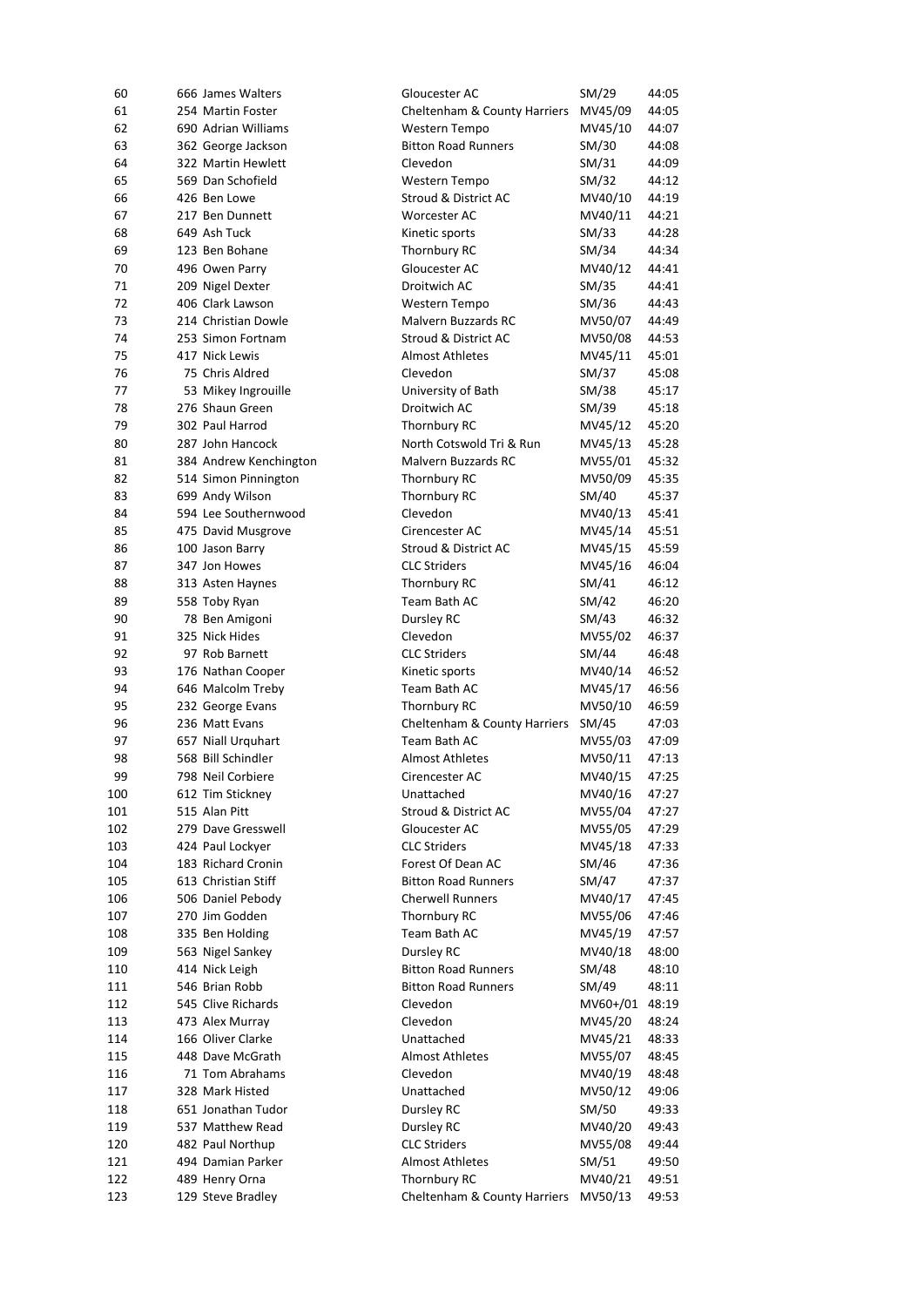| 124 | 242 Andy Fellows       | Cirencester AC               | SM/52          | 49:55    |
|-----|------------------------|------------------------------|----------------|----------|
| 125 | 240 Gary Farquharson   | Almost Athletes              | MV55/09        | 49:58    |
| 126 | 620 Ross Swain         | Cheltenham & County Harriers | SM/53          | 50:30    |
| 127 | 244 Richard Finch      | <b>Hogweed Trotters</b>      | MV55/10        | 50:35    |
| 128 | 219 David Durden       | Dursley RC                   | MV55/11        | 50:44    |
| 129 | 264 Mike Gibbs         | Kinetic sports               | MV55/12        | 50:51    |
| 130 | 342 Roger Homes        | Kenilworth Runners           | MV55/13        | 51:03    |
| 131 | 371 Peter Jeffery      | Gloucester AC                | MV55/14        | 51:15    |
| 132 | 386 Mike Kennedy       | <b>Almost Athletes</b>       | MV45/22        | 51:16    |
| 133 | 381 Andrew Kaye        | Forest Of Dean AC            | MV60+/02 51:21 |          |
| 134 | 719 Martyn Green       | Thornbury RC                 | MV50/14        | 51:26    |
| 135 | 432 Daniel Lygo        | Dursley RC                   | MV50/15        | 51:37    |
| 136 | 704 Sam Winstone       | Kinetic sports               | SM/54          | 51:44    |
| 137 | 225 Vince Edwards      | Forest Of Dean AC            | SM/55          | 51:50    |
| 138 | 117 Graham Blackburn   | Cirencester AC               | SM/56          | 52:04    |
| 139 | 661 Richard Walker     | North Cotswold Tri & Run     | MV50/16        | 52:14    |
| 140 | 81 Lloyd James Andrews | Gloucester AC                | MV40/22        | 52:20    |
| 141 | 714 John Miklausic     | Gloucester AC                | MV40/23        | 52:39    |
| 142 | 429 Dave Lowthian      | Forest Of Dean AC            | MV55/15        | 52:41    |
| 143 | 539 Robert Reece       | Dursley RC                   | MV40/24        | 52:41    |
| 144 | 460 Jon Miller         | Kinetic sports               | SM/57          | 52:43    |
| 145 | 520 Clive Poole        | Gloucester AC                | MV50/17        | 52:44    |
| 146 | 472 Duncan Mounsor     | <b>Almost Athletes</b>       | MV50/18        | 52:50    |
| 147 | 374 Gavin Jerman       | <b>CLC Striders</b>          | MV55/16        | 53:02    |
| 148 | 136 Ben Brewin         | <b>Almost Athletes</b>       | SM/58          | 53:08    |
| 149 | 617 Jim Storrar        | Forest Of Dean AC            | MV60+/03 53:14 |          |
| 150 | 119 Martin Blakebrough | Forest Of Dean AC            | MV55/17        | 53:19    |
| 151 | 359 Ionel Iancu        | Cirencester AC               | MV50/19        | 53:23    |
| 152 | 588 Daniel Smith       | Stroud & District AC         | MV40/25        | 53:59    |
| 153 | 634 Mark Thomas        | Team Bath AC                 | MV55/18        | 54:45    |
| 154 | 658 Darren Varley      | <b>Cotswold Allrunners</b>   | MV40/26        | 55:03    |
| 155 | 390 Terry Kirby        | <b>Bitton Road Runners</b>   | MV40/27        | 55:53    |
| 156 | 407 Walter Leach       | Forest Of Dean AC            | MV60+/04 55:54 |          |
| 157 | 405 Richard Lawrence   | <b>Hogweed Trotters</b>      | MV55/19        | 56:19    |
| 158 | 467 Brian Morgan       | Hereford & County AC         | MV50/20        | 56:21    |
| 159 | 682 Aiden Wiffen       | Team Bath AC                 | SM/59          | 56:33    |
| 160 | 77 Nicholas Allen      | Severn AC                    | MV60+/05 56:45 |          |
| 161 | 799 Hanif Shaikh       | <b>Almost Athletes</b>       | MV55/20        | 56:55    |
| 162 | 206 Ian Derrick        | <b>Westbury Harriers</b>     | MV50/21        | 57:26    |
| 163 | 664 Steven Wallbridge  | <b>Almost Athletes</b>       | MV55/21        | 57:32    |
| 164 | 351 Rob Hume           | <b>Almost Athletes</b>       | MV60+/06       | 57:47    |
| 165 | 401 Damian Lai         | Dursley RC                   | MV40/28        | 57:52    |
| 166 | 626 Steve Taylor       | <b>Almost Athletes</b>       | MV55/22        | 58:29    |
| 167 | 598 Mike Speke         | <b>CLC Striders</b>          | MV60+/07       | 58:42    |
| 168 | 152 Danny Carroll      | <b>Almost Athletes</b>       | MV50/22        | 58:44    |
| 169 | 262 David Garnett      | <b>Almost Athletes</b>       | MV60+/08       | 01:00:50 |
| 170 | 182 Jeremy Creasey     | Forest Of Dean AC            | MV50/23        | 01:02:13 |
| 171 | 74 David Aguirre       | Tewkesbury RC                | MV50/24        | 01:05:00 |
| 172 | 349 Jason Hulance      | <b>Almost Athletes</b>       | MV50/25        | 01:06:32 |
|     |                        |                              |                |          |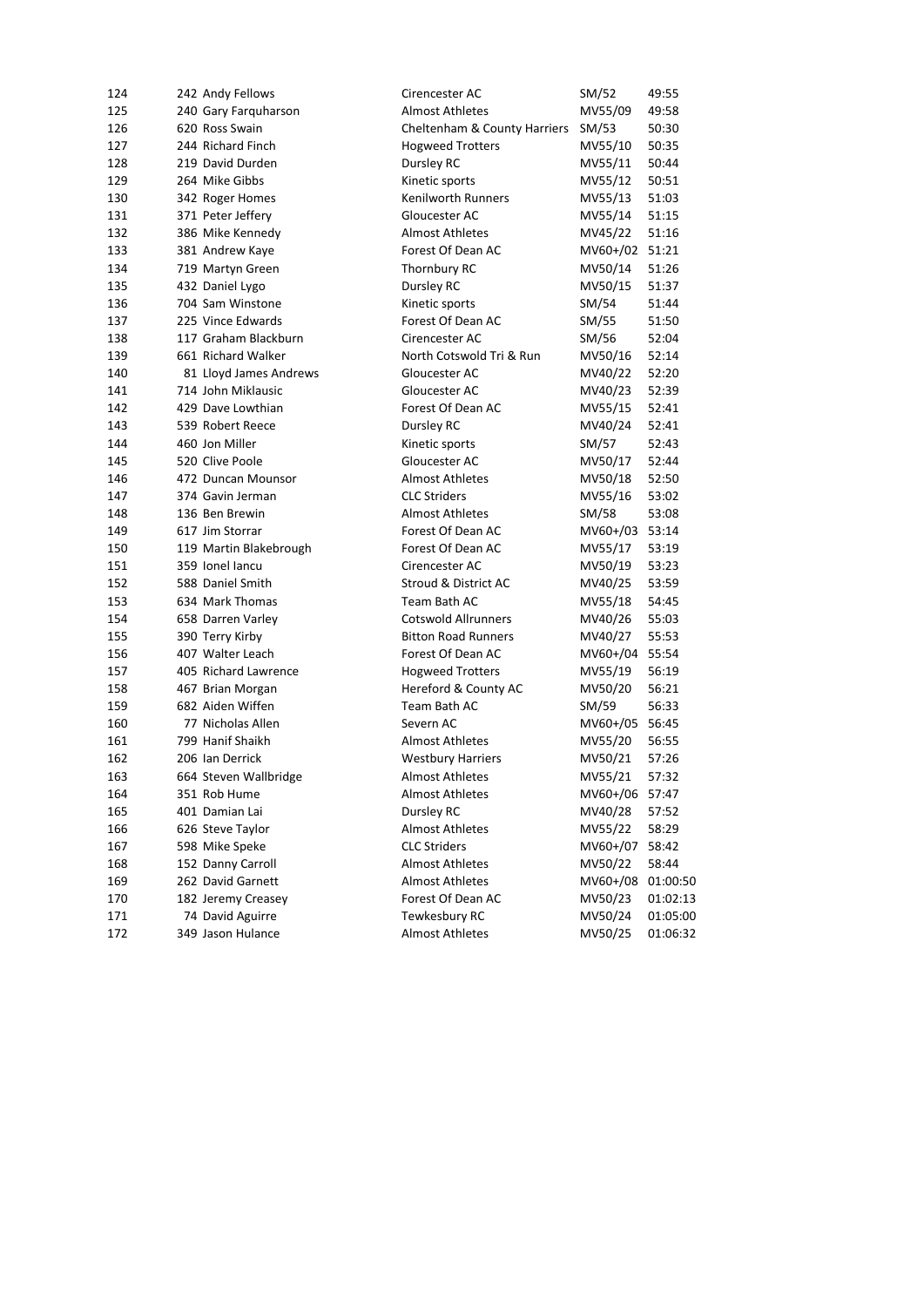| Position         | Club                         | Category                   | Score       | <b>Race Position</b>                      |
|------------------|------------------------------|----------------------------|-------------|-------------------------------------------|
| $\mathbf{1}$     | Western Tempo [A]            | Team Open - Men            |             | $77$ $1 + 2 + 7 + 9 + 24 + 34$            |
| $\overline{2}$   | Team Bath AC [A]             |                            |             | $82\,5+6+11+17+18+25$                     |
| 3                | University of Bath           |                            |             | $95$ 4 + 12 + 14 + 16 + 23 + 26           |
| 4                | Cirencester AC [A]           |                            |             | $191$ $15 + 20 + 22 + 36 + 47 + 51$       |
| 5                | Team Bath AC [B]             |                            |             | $197$ $28 + 30 + 31 + 32 + 35 + 41$       |
| 6                | Clevedon                     |                            |             | $314$ 29 + 42 + 48 + 55 + 64 + 76         |
| 7                | Thornbury RC [A]             |                            |             | $339$ $10 + 46 + 53 + 69 + 79 + 82$       |
| 8                | Western Tempo [B]            |                            |             | $340$ 39 + 44 + 58 + 62 + 65 + 72         |
| 9                | Cheltenham & County Harriers |                            |             | $382$ $13 + 33 + 56 + 61 + 96 + 123$      |
| 10               | Gloucester AC                |                            |             | $543$ 40 + 60 + 70 + 102 + 131 + 140      |
| 11               | Team Bath AC [C]             |                            |             | $584$ 43 + 89 + 94 + 97 + 108 + 153       |
| 12               | Dursley RC                   |                            |             | $616$ 52 + 90 + 109 + 118 + 119 + 128     |
| 13               | Thornbury RC [B]             |                            |             | $629$ $83 + 88 + 95 + 107 + 122 + 134$    |
| 14               | Cirencester AC [B]           |                            |             | $651$ 54 + 85 + 99 + 124 + 138 + 151      |
| 15               | Almost Athletes [A]          |                            |             | $666$ 75 + 98 + 115 + 121 + 125 + 132     |
| 16               | <b>CLC Striders</b>          |                            |             | 716 87 + 92 + 103 + 120 + 147 + 167       |
| 17               | Forest Of Dean AC            |                            |             | 722 57 + 104 + 133 + 137 + 142 + 149      |
| 18               | Almost Athletes [B]          |                            |             | $948$ $146 + 148 + 161 + 163 + 164 + 166$ |
|                  |                              |                            |             |                                           |
| Position         | Club                         | Category                   | Score       | Race Position                             |
| $\mathbf{1}$     | Western Tempo                | Team Masters - Men         |             | $92$ 2 + 7 + 39 + 44                      |
| $\overline{2}$   | Team Bath AC [A]             |                            |             | $119$ 5 + 30 + 41 + 43                    |
| 3                | Cirencester AC               |                            |             | $142$ $15 + 22 + 51 + 54$                 |
| 4                | Clevedon [A]                 |                            |             | $174$ 29 + 42 + 48 + 55                   |
| 5                | Cheltenham & County Harriers |                            |             | $273$ 33 + 56 + 61 + 123                  |
| 6                | Stroud & District AC         |                            |             | $32766 + 74 + 86 + 101$                   |
| 7                | Thornbury RC                 |                            |             | $363$ 79 + 82 + 95 + 107                  |
| 8                | Clevedon [B]                 |                            |             | $400$ $84 + 91 + 112 + 113$               |
|                  |                              |                            |             |                                           |
| 9                | Almost Athletes [A]          |                            |             | 413 75 + 98 + 115 + 125                   |
| 10               | Gloucester AC                |                            |             | 443 70 + 102 + 131 + 140                  |
| 11               | Team Bath AC [B]             |                            |             | 452 94 + 97 + 108 + 153                   |
| 12               | <b>CLC Striders</b>          |                            |             | 457 87 + 103 + 120 + 147                  |
| 13               | Forest Of Dean AC            |                            |             | 481 57 + 133 + 142 + 149                  |
| 14               | Dursley RC                   |                            |             | 491 109 + 119 + 128 + 135                 |
| 15               | Almost Athletes [B]          |                            |             | $602$ 132 + 146 + 161 + 163               |
| 16               | Almost Athletes [C]          |                            |             | $667$ $164 + 166 + 168 + 169$             |
| Position         | Club                         | Category                   | Score       | <b>Race Position</b>                      |
| $\mathbf{1}$     | University of Bath           | Team - MU20                |             | $76$ $12 + 26 + 38$                       |
|                  |                              |                            |             |                                           |
| Position Bib No. | Name                         | Club                       | Category    | Time                                      |
| $\mathbf{1}$     | 305 Fletcher Hart            | <b>Swindon Harriers</b>    | <b>MU17</b> | 26:15                                     |
| $\overline{2}$   | 233 Henry Evans              | <b>Newport Harriers</b>    | <b>MU17</b> | 26:30                                     |
| 3                | 366 Oakley James             | <b>Cotswold Allrunners</b> | MU17        | 26:31                                     |
| 4                | 599 Arty Wilson-Spence       | Worcester AC               | MU17        | 26:33                                     |
| 5                | 616 Dylan Stoneman           | Team Bath AC               | MU17        | 26:50                                     |
| 6                | 149 Linus Burnage            | Worcester AC               | <b>MU17</b> | 26:57                                     |
| 7                |                              |                            | <b>MU17</b> |                                           |
|                  | 368 Andrew Jeavons           | Worcester AC               |             | 28:27                                     |
| 8                | 99 Jacob Barry               | Gloucester AC              | MU17        | 30:01                                     |
| 9                | 178 Jasper Cox               | Unattached                 | <b>MU17</b> | 30:02                                     |
| 10               | 83 Aron Asher                | Gloucester AC              | MU17        | 32:39                                     |
|                  |                              |                            |             |                                           |
| Position         | Club                         | Category                   | Score       | <b>Race Position</b>                      |
|                  | 1 Junior Boys Worcester AC   | Team - MU17                |             | $174+6+7$                                 |
|                  |                              |                            |             |                                           |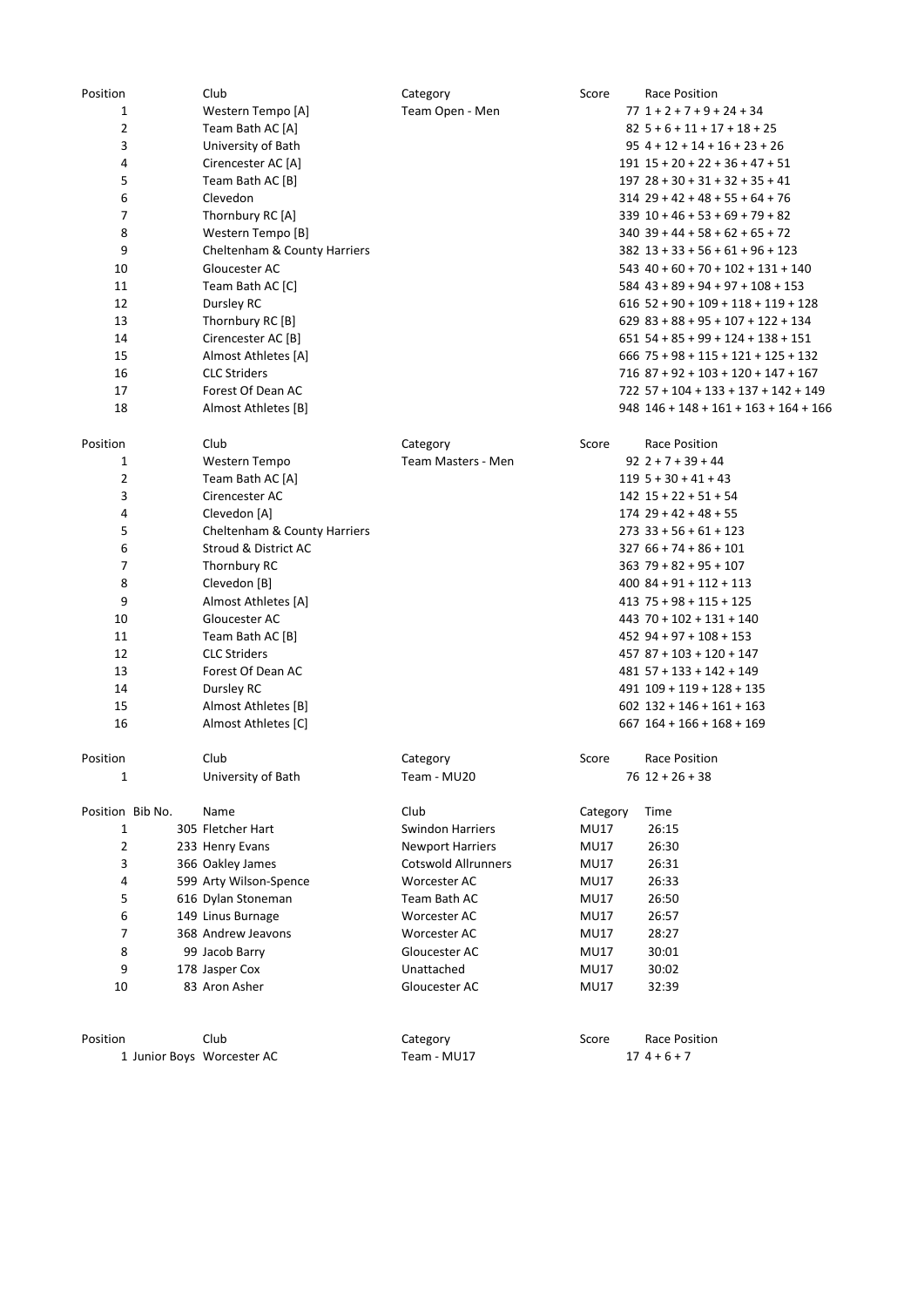| Position Bib No. | Name                                       | Club                           | Category    | Time                 |
|------------------|--------------------------------------------|--------------------------------|-------------|----------------------|
| 1                | 443 Harry Maxwell                          | Team Bath AC                   | <b>MU15</b> | 17:45                |
| 2                | 444 Joshua Maxwell                         | Team Bath AC                   | <b>MU15</b> | 18:42                |
| 3                | 440 Dominic Martin                         | Cheltenham & County Harriers   | <b>MU15</b> | 19:03                |
| 4                | 703 Sam Wilson                             | Cheltenham & County Harriers   | <b>MU15</b> | 19:16                |
| 5                | 193 Thomas Darton                          | <b>Westbury Harriers</b>       | <b>MU15</b> | 20:17                |
| 6                | 246 Oliver Fisher                          | Stroud & District AC           | <b>MU15</b> | 20:27                |
| 7                | 181 Philip Crampton                        | Stroud & District AC           | <b>MU15</b> | 20:29                |
| 8                | 505 Murray Pearson                         | <b>Westbury Harriers</b>       | <b>MU15</b> | 20:30                |
| 9                | 218 Noah Dunnett                           | Worcester AC                   | <b>MU15</b> | 21:12                |
| 10               | 672 Henry Watson                           | <b>Westbury Harriers</b>       | <b>MU15</b> | 21:13                |
| 11               | 122 Ted Blakey                             | Dursley RC                     | <b>MU15</b> | 21:15                |
| 12               | 464 Oliver Mitchell                        | Gloucester AC                  | <b>MU15</b> | 21:24                |
| 13               | 662 Teilo Walker                           | Unattached                     | <b>MU15</b> | 21:41                |
| 14               | 175 Freddie Coombe                         | Cheltenham & County Harriers   | <b>MU15</b> | 21:51                |
| 15               | 315 Alex Hearn                             | Team Bath AC                   | <b>MU15</b> | 21:56                |
| 16               | 439 Zack Marshfield                        | Stroud & District AC           | <b>MU15</b> | 22:23                |
| 17               | 300 Ned Harrison                           | <b>Bourton Roadrunners</b>     | <b>MU15</b> | 22:34                |
| 18               | 721 Harry Bradley                          | <b>Bourton Roadrunners</b>     | <b>MU15</b> | 22:58                |
| 19               | 625 Benjamin Taylor                        | Unattached                     | <b>MU15</b> | 23:39                |
| 20               | 274 Nathan Govier                          | Cirencester AC                 | MU15        | 24:21                |
| 21               | 409 Joseph Leahy                           | Hereford & County AC           | MU15        | 24:33                |
| 22               | 199 Kian Dee                               | Highworth RC                   | <b>MU15</b> | 25:04                |
| 23               | 126 Jack Boulton                           | <b>Cotswold Allrunners</b>     | <b>MU15</b> | 28:14                |
|                  |                                            |                                |             |                      |
| Position         | Club                                       |                                | Score       | <b>Race Position</b> |
|                  | 1 Junior Boys Team Bath AC                 | Category<br>Team - MU15        |             | $18$ 1 + 2 + 15      |
|                  | 2 Junior Boys Cheltenham & County Harriers |                                |             | $21$ 3 + 4 + 14      |
|                  | 3 Junior Boys Westbury Harriers            |                                |             | $235+8+10$           |
|                  | 4 Junior Boys Stroud & District AC         |                                |             | $296+7+16$           |
|                  |                                            |                                |             |                      |
| Position Bib No. | Name                                       | Club                           | Category    | Time                 |
| $\mathbf{1}$     | 421 Charlie Lloyd-Bostock                  | Team Bath AC                   | MU13        | 12:44                |
| $\overline{2}$   | 425 Tobi-Lee Loughlin                      | Team Bath AC                   | MU13        | 12:56                |
| 3                | 21 Stirling Rolls                          | <b>Tockington Manor School</b> | <b>MU13</b> | 13:08                |
| 4                | 230 Archie Enstone                         | Chippenham Harriers            | MU13        | 13:21                |
| 5                |                                            |                                |             |                      |
|                  | 437 Elijah Marsden                         | Cheltenham & County Harriers   | <b>MU13</b> | 13:23                |
| 6                | 686 Tom Wightman                           | Cheltenham & County Harriers   | <b>MU13</b> | 13:34                |
| 7                | 583 Frank Shipp                            | Unattached                     | MU13        | 13:42                |
| 8                | 507 Jack Pennell                           | Cheltenham & County Harriers   | MU13        | 13:43                |
| 9                | 702 Oliver Wilson                          | <b>Cotswold Allrunners</b>     | MU13        | 13:55                |
| 10               | 677 Jack Wells                             | Team Bath AC                   | <b>MU13</b> | 13:58                |
| 11               | 355 Matthew Hunton                         | Chippenham Harriers            | <b>MU13</b> | 14:01                |
| 12               | 394 Harry Knight                           | Cheltenham & County Harriers   | MU13        | 14:08                |
| 13               | 511 Daniel Phelps                          | Chippenham Harriers            | <b>MU13</b> | 14:11                |
| 14               | 26 Jenson Edge                             | <b>Tockington Manor School</b> | MU13        | 14:12                |
| 15               | 576 Harry Shaylor                          | <b>Bourton Roadrunners</b>     | MU13        | 14:19                |
| 16               | 23 Joshua Newman                           | <b>Tockington Manor School</b> | MU13        | 14:23                |
| 17               | 654 Fred Tyler                             | Hereford & County AC           | MU13        | 14:26                |
| 18               | 534 Harry Ramage                           | Worcester AC                   | MU13        | 14:30                |
| 19               | 564 Alfie Sansom                           | <b>Bourton Roadrunners</b>     | MU13        | 14:35                |
| 20               | 367 Samuel Jarvis                          | Cheltenham & County Harriers   | MU13        | 14:38                |
| 21               | 292 Somerset Hanson                        | North Somerset AC              | <b>MU13</b> | 15:18                |
| 22               | 22 Charlie Newman                          | <b>Tockington Manor School</b> | MU13        | 15:24                |
| 23               | 410 Alex Leak                              | <b>Swindon Harriers</b>        | <b>MU13</b> | 15:35                |
| 24               | 20 Max Johnson                             | <b>Tockington Manor School</b> | MU13        | 15:41                |
| 25               | 282 Beau Gwilliam                          | Gloucester AC                  | <b>MU13</b> | 15:43                |
| 26               | 308 Thomas Harvey                          | <b>Bourton Roadrunners</b>     | MU13        | 15:48                |
| 27               | 674 Ethan Watts                            | Unattached                     | MU13        | 15:50                |
| 28               | 288 Noah Hancock                           | <b>Bourton Roadrunners</b>     | MU13        | 15:55                |
| 29               | 172 Theo Combes                            | Dursley RC                     | <b>MU13</b> | 16:04                |
| 30               | 25 Alex Worthington                        | <b>Tockington Manor School</b> | <b>MU13</b> | 16:09                |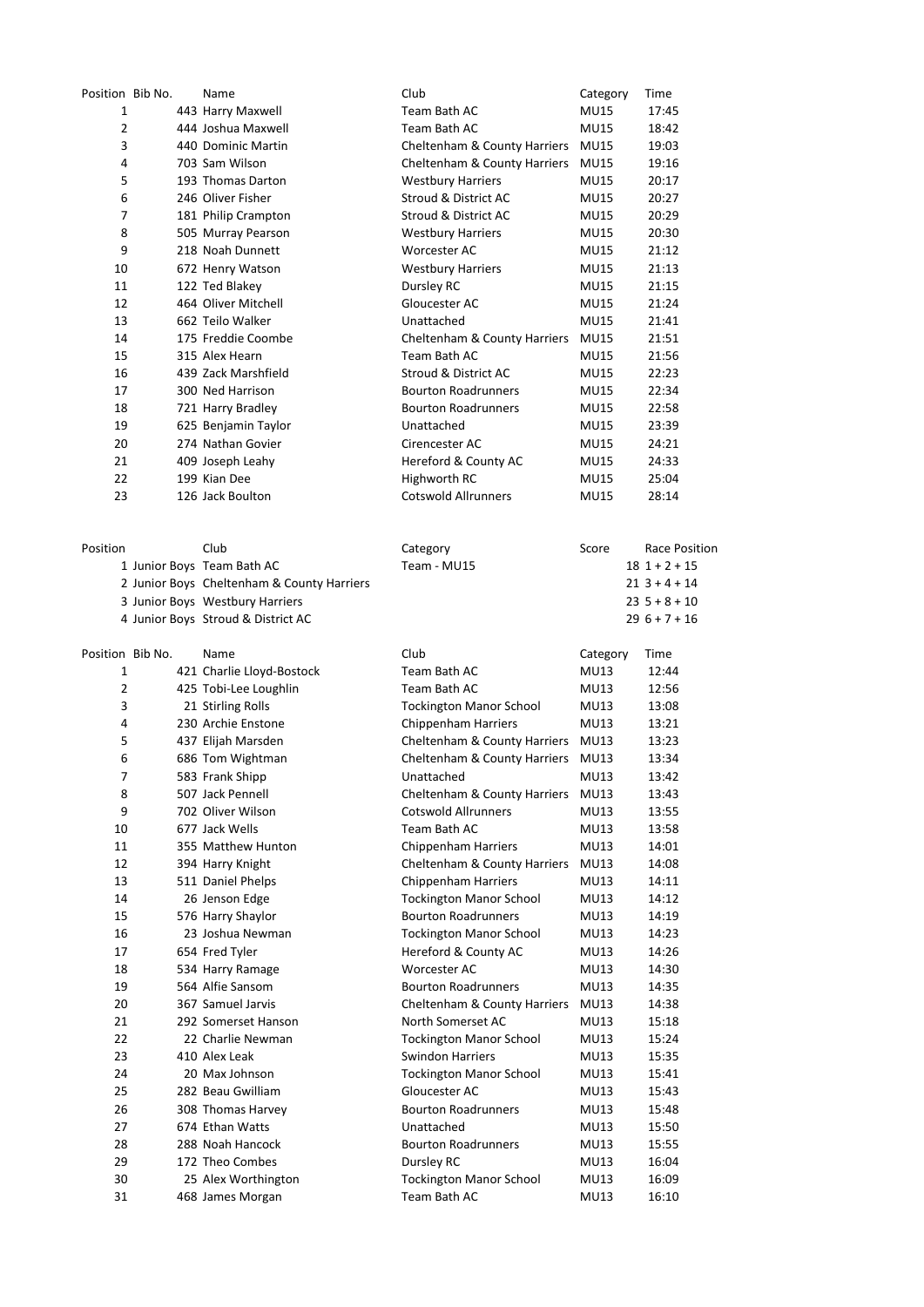| 32       | 716 William Chalmers                       | <b>Bourton Roadrunners</b>     | <b>MU13</b> | 16:13              |
|----------|--------------------------------------------|--------------------------------|-------------|--------------------|
| 33       | 24 Toby West                               | <b>Tockington Manor School</b> | MU13        | 16:24              |
| 34       | 107 Isaac Bell                             | Team Bath AC                   | MU13        | 16:33              |
| 35       | 411 Evan Leak                              | <b>Swindon Harriers</b>        | <b>MU13</b> | 16:38              |
| 36       | 452 Dylan McRae                            | Droitwich AC                   | MU13        | 16:41              |
| 37       | 105 Arthur Bell                            | Team Bath AC                   | <b>MU13</b> | 17:17              |
| 38       | 227 Will Elderton                          | Unattached                     | MU13        | 17:27              |
| 39       | 27 Harry Hurford                           | <b>Tockington Manor School</b> | MU13        | 17:50              |
| 40       | 169 Luke Cocks                             | Stroud & District AC           | MU13        | 18:39              |
| Position | Club                                       | Category                       | Score       | Race Position      |
|          | 1 Junior Boys Team Bath AC [A]             | Team - MU13                    |             | $13$ $1 + 2 + 10$  |
|          | 2 Junior Boys Cheltenham & County Harriers |                                |             | $19\,5+6+8$        |
|          | 3 Junior Boys Chippenham Harriers          |                                |             | $284 + 11 + 13$    |
|          | 4 Junior Boys Tockington Manor School [A]  |                                |             | $33$ $3 + 14 + 16$ |
|          | 5 Junior Boys Bourton Roadrunners          |                                |             | $60$ 15 + 19 + 26  |
|          | 6 Junior Boys Tockington Manor School [B]  |                                |             | $76$ 22 + 24 + 30  |

Junior Boys Team Bath AC [B] 102 31 + 34 + 37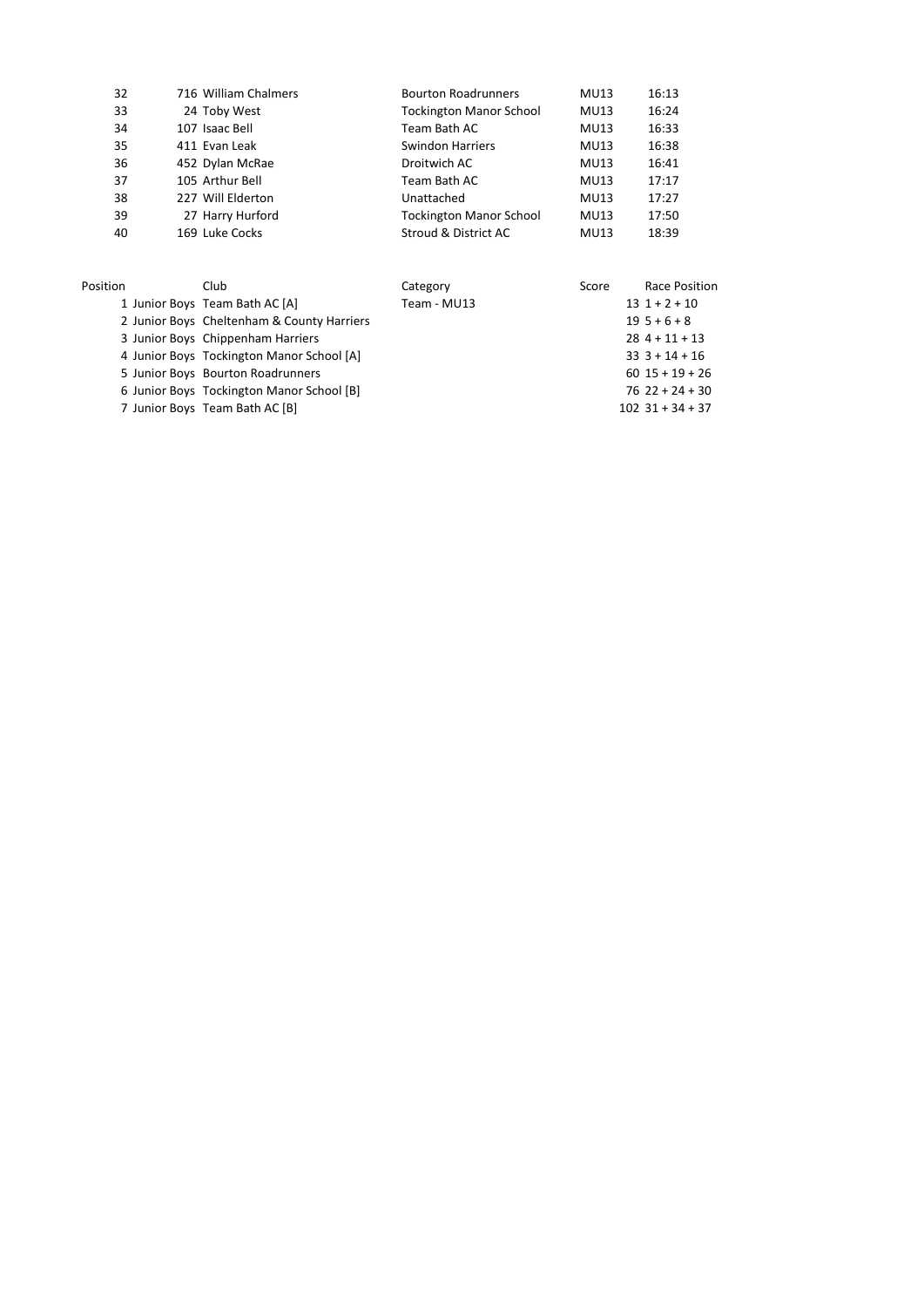| Position Bib No. |                          | Name                                       | Club                           | Category    | Time                 |
|------------------|--------------------------|--------------------------------------------|--------------------------------|-------------|----------------------|
| 1                |                          | 1 Fletcher Rogers                          | <b>Tockington Manor School</b> | <b>MU11</b> | 08:43                |
| $\overline{2}$   |                          | 709 Toby Wood                              | <b>Swindon Harriers</b>        | <b>MU11</b> | 08:57                |
| 3                |                          | 391 Alexander Kirk                         | Dursley RC                     | <b>MU11</b> | 08:59                |
| 4                |                          | 144 George Bull                            | <b>Swindon Harriers</b>        | <b>MU11</b> | 09:00                |
| 5                |                          | 3 Finn Cordle                              | <b>Tockington Manor School</b> | <b>MU11</b> | 09:07                |
| 6                |                          | 320 Oscar Henson                           | Unattached                     | <b>MU11</b> | 09:08                |
| 7                |                          | 11 Wilf Rigby                              | <b>Tockington Manor School</b> | <b>MU11</b> | 09:09                |
| 8                |                          | 491 Rory Osborne                           | Team Bath AC                   | MU11        | 09:10                |
| 9                |                          | 102 Maxi Bastable                          | Team Bath AC                   | MU11        | 09:17                |
| 10               |                          | 610 Joseph Stickney                        | Cirencester AC                 | <b>MU11</b> | 09:22                |
| 11               |                          | 6 Oscar Harvie-Pullin                      | <b>Tockington Manor School</b> | MU11        | 09:25                |
| 12               |                          | 656 Harrison Tyrrell                       | Cheltenham & County Harriers   | <b>MU11</b> | 09:30                |
| 13               |                          | 314 Ernie Hayward                          | Cirencester AC                 | <b>MU11</b> | 09:34                |
| 14               |                          | 170 Max Coleman                            | Stroud & District AC           | <b>MU11</b> | 09:34                |
| 15               |                          | 422 Louie Lloyd-Bostock                    | Unattached                     | <b>MU11</b> | 09:36                |
| 16               |                          | 2 Jackson Stoneman                         | <b>Tockington Manor School</b> | <b>MU11</b> | 09:36                |
| 17               |                          | 547 Arthur Roberts                         | Cheltenham & County Harriers   | MU11        | 09:36                |
| 18               |                          | 513 George Phillimore                      | Cheltenham & County Harriers   | MU11        | 09:38                |
| 19               |                          | 577 Joe Shaylor                            | <b>Bourton Roadrunners</b>     | MU11        | 09:38                |
| 20               |                          | 173 Sebastian Compton-Evans                | Cirencester AC                 | <b>MU11</b> | 09:38                |
| 21               |                          | 120 Henry Blakey                           | Dursley RC                     | MU11        | 09:38                |
| 22               |                          | 316 Sebastian Heath                        | South Glos AC                  | <b>MU11</b> | 09:45                |
| 23               |                          | 309 Will Harvey                            | <b>Bourton Roadrunners</b>     | <b>MU11</b> | 09:48                |
| 24               |                          | 611 Robert Stickney                        | Cirencester AC                 | <b>MU11</b> | 09:57                |
| 25               |                          | 174 Joe Cook                               | Cirencester AC                 | <b>MU11</b> | 09:58                |
| 26               |                          | 615 Alexander Stokes                       | Team Bath AC                   | MU11        | 10:02                |
| 27               |                          | 436 Rory Macpherson                        | Chippenham Harriers            | MU11        | 10:07                |
| 28               |                          | 9 Isaac Latiff                             | <b>Tockington Manor School</b> | MU11        | 10:11                |
| 29               |                          | 590 Hayden Smith                           | <b>Westbury Harriers</b>       | MU11        | 10:12                |
| 30               |                          | 435 Finn Macpherson                        | Chippenham Harriers            | MU11        | 10:13                |
| 31               |                          | 379 Harrison Jones                         | Cheltenham & County Harriers   | <b>MU11</b> | 10:14                |
| 32               |                          | 10 Herbie Hill                             | <b>Tockington Manor School</b> | <b>MU11</b> | 10:15                |
| 33               |                          | 13 Oliver Galpin                           | <b>Tockington Manor School</b> | <b>MU11</b> | 10:17                |
| 34               |                          | 354 Adam Hunton                            | <b>Chippenham Harriers</b>     | MU11        | 10:20                |
| 35               |                          | 676 Alfie Webley                           | Droitwich AC                   | <b>MU11</b> | 10:20                |
| 36               |                          | 4 Parish Bailey                            | <b>Tockington Manor School</b> | MU11        | 10:23                |
| 37               |                          | 573 Lucas Seyler                           | Unattached                     | <b>MU11</b> | 10:27                |
| 38               |                          | 706 Finley Wood                            | Stroud & District AC           | <b>MU11</b> | 10:36                |
| 39               |                          | 14 Harrison Cullin                         | <b>Tockington Manor School</b> | <b>MU11</b> | 10:36                |
| 40               |                          | 498 Milo Parsons                           | Cheltenham & County Harriers   | MU11        | 10:47                |
| 41               |                          | 142 Rory Brown                             | Cirencester AC                 | MU11        | 10:48                |
| 42               |                          | 80 Jacob Andrews                           | Gloucester AC                  | MU11        | 11:37                |
| 43               |                          | 121 Ralph Blakey                           | Dursley RC                     | MU11        | 11:49                |
|                  |                          |                                            |                                |             |                      |
| Position         |                          | Club                                       | Category                       | Score       | <b>Race Position</b> |
|                  |                          | 1 Junior Boys Tockington Manor School [A]  | Team - MU11                    |             | $131+5+7$            |
|                  |                          | 2 Junior Boys Cirencester AC [A]           |                                |             | $43$ $10 + 13 + 20$  |
|                  |                          | 3 Junior Boys Team Bath AC                 |                                |             | $438+9+26$           |
|                  |                          | 4 Junior Boys Cheltenham & County Harriers |                                |             | $47$ $12 + 17 + 18$  |
|                  |                          | 5 Junior Boys Tockington Manor School [B]  |                                |             | $55$ $11 + 16 + 28$  |
|                  | 6 Junior Boys Dursley RC |                                            |                                |             | $67$ 3 + 21 + 43     |
|                  |                          | 7 Junior Boys Cirencester AC [B]           |                                |             | $90$ 24 + 25 + 41    |
|                  |                          | 8 Junior Boys Chippenham Harriers          |                                |             | $91$ 27 + 30 + 34    |
|                  |                          | 9 Junior Boys Tockington Manor School [C]  |                                |             | $101$ 32 + 33 + 36   |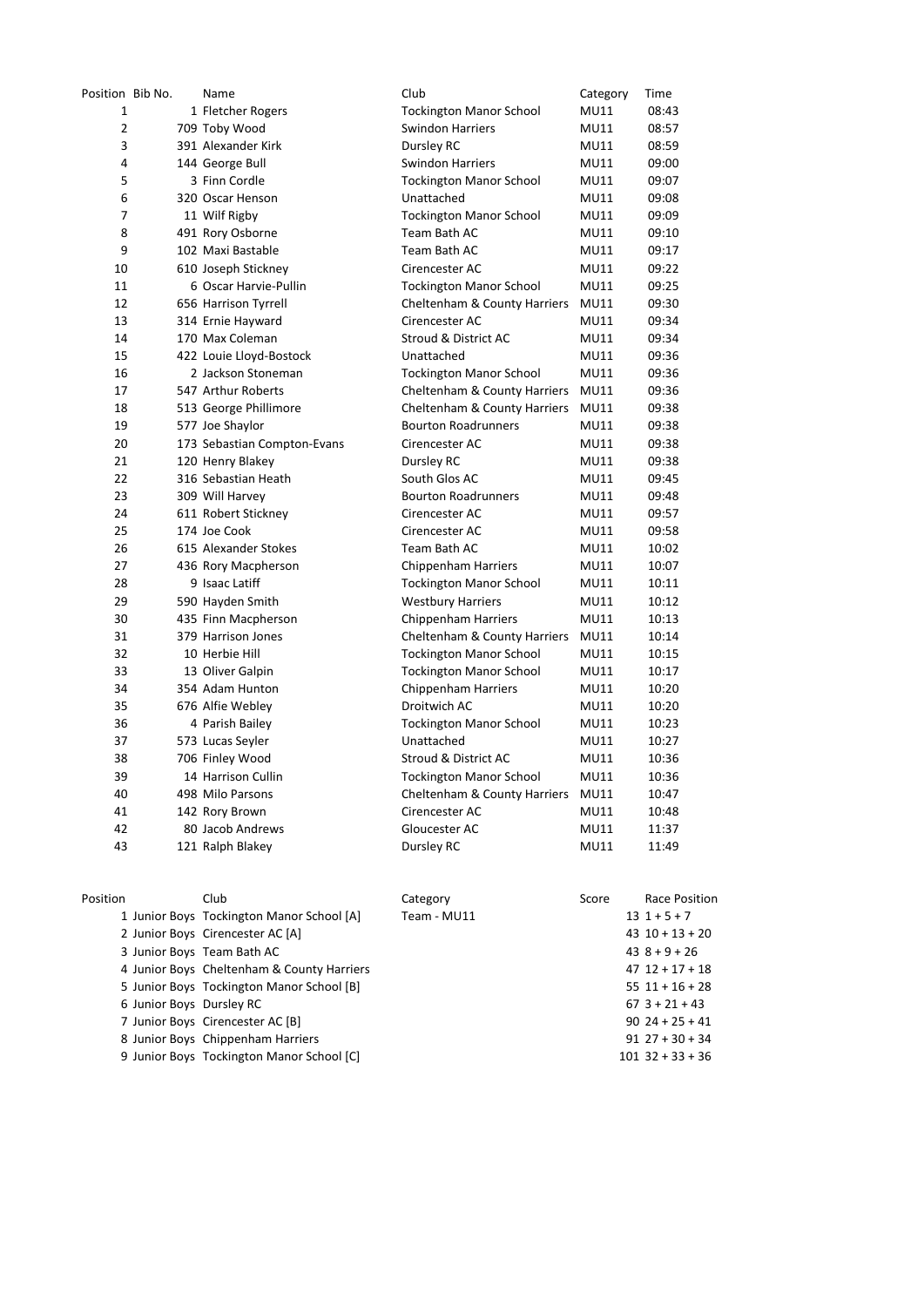| Position Bib No. |  | Name                                        | Club                                               | Category         | Time           |
|------------------|--|---------------------------------------------|----------------------------------------------------|------------------|----------------|
| 1                |  | 46 Julie Emmerson                           | University of Bath                                 | SL/01            | 27:32          |
| 2                |  | 200 Kiya Dee                                | Cheltenham & County Harriers                       | LU17/01          | 27:58          |
| 3                |  | 50 Phoebe Hayashi                           | University of Bath                                 | LU20/01          | 28:13          |
| 4                |  | 58 Alexa Mesham                             | University of Bath                                 | LU20/02          | 28:14          |
| 5                |  | 723 Amber Gascoigne                         | Team Bath AC                                       | LV40/01          | 28:17          |
| 6                |  | 326 Jessica Hill                            | Gloucester AC                                      | LU17/02          | 29:18          |
| 7                |  | 479 Kimberley Newcombe                      | Stroud & District AC                               | LV35/01          | 29:25          |
| 8                |  | 61 Louise Royer                             | University of Bath                                 | SL/02            | 29:33          |
| 9                |  | 221 Naomi Eaton                             | Western Tempo                                      | LV35/02          | 29:39          |
| 10               |  | 42 Cecilie Andersen                         | University of Bath                                 | SL/03            | 30:01          |
| 11               |  | 641 Ciara Thornley                          | Cheltenham & County Harriers                       | LU17/03          | 30:35          |
| 12               |  | 241 Heather Fell                            | Team Bath AC                                       | LV35/03          | 30:40          |
| 13               |  | 571 Rachel See                              | Cheltenham & County Harriers                       | SL/04            | 30:44          |
| 14               |  | 627 Brittany Teague                         | Western Tempo                                      | SL/05            | 31:01          |
| 15               |  | 600 Tilly Spinney                           | <b>Westbury Harriers</b>                           | LU20/03          | 31:13          |
| 16               |  | 90 Chelsea Baker                            | Royal Navy AC                                      | SL/06            | 31:26          |
| 17               |  | 296 Samantha Harris                         | Forest Of Dean AC<br>Team Bath AC                  | LV40/02          | 31:29          |
| 18<br>19         |  | 645 Ella Treby<br>324 Cadie Hibberd         |                                                    | LU20/04<br>SL/07 | 31:31<br>31:33 |
| 20               |  | 54 Elena Jury                               | Cheltenham & County Harriers<br>University of Bath | LU20/05          | 31:53          |
| 21               |  | 157 Emily Chandler                          | Stroud & District AC                               | SL/08            | 32:03          |
| 22               |  | 495 Georgie Parnell                         | <b>Chepstow Harriers</b>                           | LV35/04          | 32:11          |
| 23               |  | 84 Matilda Ashley                           | Gloucester AC                                      | LU20/06          | 32:15          |
| 24               |  | 451 Ruth McKean                             | Team Bath AC                                       | LV45/01          | 32:24          |
| 25               |  | 533 Alice Raban                             | Team Bath AC                                       | SL/09            | 32:41          |
| 26               |  | 595 Natalie Southernwood                    | Clevedon                                           | LV35/05          | 32:43          |
| 27               |  | 713 Emma Youngs                             | Worcester AC                                       | LU17/04          | 32:48          |
| 28               |  | 201 Patricia Dendy                          | <b>Almost Athletes</b>                             | LV40/03          | 32:48          |
| 29               |  | 380 Laura Jones                             | Forest Of Dean AC                                  | LV40/04          | 32:52          |
| 30               |  | 696 Lily Williams                           | <b>Newport Harriers</b>                            | LU17/05          | 32:58          |
| 31               |  | 395 Helen Knight                            | <b>CLC Striders</b>                                | LV40/05          | 33:00          |
| 32               |  | 373 Hattie Jenkins                          | Western Tempo                                      | SL/10            | 33:04          |
| 33               |  | 194 Jessica Davies                          | Team Bath AC                                       | LU20/07          | 33:26          |
| 34               |  | 447 Fee Maycock                             | Western Tempo                                      | LV50/01          | 33:31          |
| 35               |  | 660 Petra Vymetalova                        | Cheltenham & County Harriers                       | LV35/06          | 33:44          |
| 36               |  | 653 Eva Tyler                               | Hereford & County AC                               | LU17/06          | 33:46          |
| 37               |  | 93 Ellie Balfe                              | Cheltenham & County Harriers LV35/07               |                  | 33:52          |
| 38               |  | 578 Chloe Sheppard                          | Cheltenham & County Harriers LU17/07               |                  | 33:59          |
| 39               |  | 688 Vickie Wilkinson                        | Cheltenham & County Harriers LV45/02               |                  | 34:10          |
| 40               |  | 370 Lucy Jeffery                            | Gloucester AC                                      | LU20/08          | 34:12          |
| 41               |  | 116 Briony Bishop                           | Gloucester AC                                      | SL/11            | 34:20          |
| 42               |  | 267 Nia Glover                              | Running Somewhere Else                             | SL/12            | 34:27          |
| 43               |  | 445 Michelle Maxwell                        | Chippenham Harriers                                | LV45/03          | 34:31          |
| 44<br>45         |  | 519 Anna Pollard<br>593 Nea Sneddon-Jenkins | Gloucester AC<br>Cirencester AC                    | LU17/08<br>SL/13 | 34:31<br>34:39 |
| 46               |  | 188 Hannah D'Ambrosio                       | Western Tempo                                      | SL/14            | 34:41          |
| 47               |  | 268 Amy Glynn                               | Team Bath AC                                       | SL/15            | 34:41          |
| 48               |  | 364 David James                             | <b>CLC Striders</b>                                | MV70/01          | 34:51          |
| 49               |  | 369 Emma Jeffery                            | Gloucester AC                                      | LV45/04          | 34:52          |
| 50               |  | 89 Izzy Axford                              | Western Tempo                                      | SL/16            | 34:59          |
| 51               |  | 490 Laura Orna                              | Thornbury RC                                       | LV35/08          | 35:08          |
| 52               |  | 580 Sarah Sheppard                          | Cheltenham & County Harriers                       | LV40/06          | 35:10          |
| 53               |  | 79 Francesca Amigoni                        | Dursley RC                                         | LV35/09          | 35:11          |
| 54               |  | 186 Cath Dale                               | Team Bath AC                                       | LV55/01          | 35:15          |
| 55               |  | 461 Emma Millman                            | Angels RC                                          | LV45/05          | 35:18          |
| 56               |  | 680 Nicola Whiteman                         | Cheltenham & County Harriers                       | LV40/07          | 35:25          |
| 57               |  | 453 Laura Meech                             | Clevedon                                           | SL/17            | 35:29          |
| 58               |  | 131 Fiona Brady-Miller                      | <b>CLC Striders</b>                                | LV45/06          | 35:33          |
| 59               |  | 223 Michael Ede                             | Cheltenham & County Harriers                       | MV65/01          | 35:37          |
| 60               |  | 535 Victoria Randall                        | Team Bath AC                                       | LV35/10          | 35:41          |
| 61               |  | 659 Rachel Vines                            | <b>CLC Striders</b>                                | LV35/11          | 35:45          |
| 62               |  | 115 Tanwen Bird                             | Stroud & District AC                               | LU20/09          | 35:47          |
| 63               |  | 76 Tracy Allan                              | Clevedon                                           | LV55/02          | 35:53          |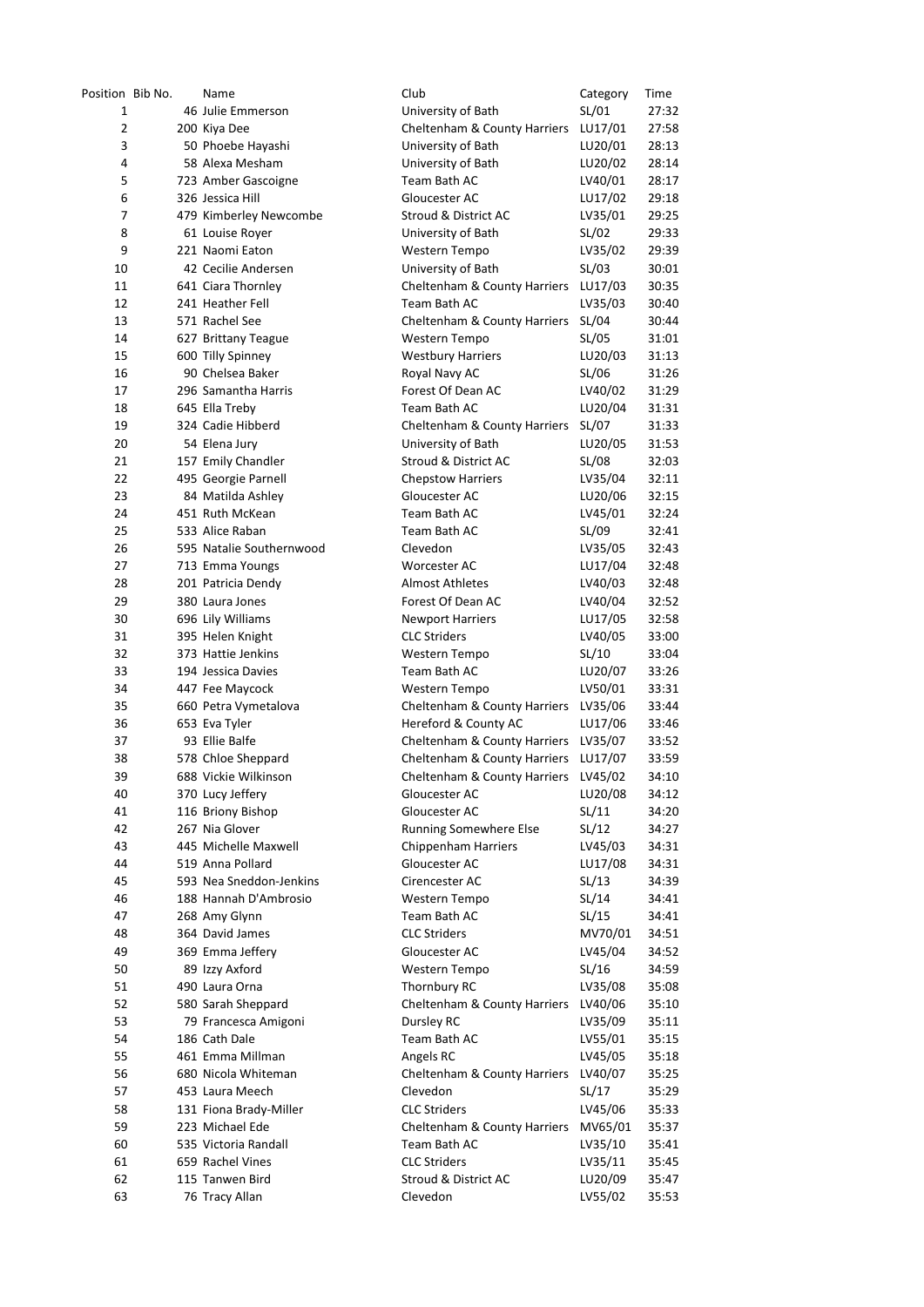| 64  | 403 Zoe Lamerton         | Dursley RC                              | LV40/08 | 35:58 |
|-----|--------------------------|-----------------------------------------|---------|-------|
| 65  | 210 Molly Dibden         | Cheltenham & County Harriers            | LU17/09 | 36:02 |
| 66  | 187 Arthur Daley         | Gloucester AC                           | MV70/02 | 36:04 |
| 67  | 385 Margaret Kenchington | <b>Malvern Buzzards RC</b>              | LV60/01 | 36:05 |
| 68  | 516 Lizzi Pitt           | Team Bath AC                            | SL/18   | 36:07 |
| 69  | 404 Nick Langridge       | Thornbury RC                            | MV65/02 | 36:12 |
| 70  | 344 Freya Howell         | Cheltenham & County Harriers            | LU17/10 | 36:14 |
| 71  | 229 Georgina Emile       | Angels RC                               | LV40/09 | 36:16 |
| 72  | 483 Rosie Oates          | Running Somewhere Else                  | SL/19   | 36:16 |
| 73  | 566 Jane Sauer           | Tewkesbury RC                           | LV45/07 | 36:29 |
| 74  | 286 Liz Halliwell        | <b>Cotswold Allrunners</b>              | LV45/08 | 36:34 |
| 75  | 207 Mary Derrick         | Unattached                              | LV60/02 | 36:40 |
| 76  | 518 Joanne Plumbley      | Thornbury RC                            | LV45/09 | 36:46 |
| 77  | 555 Rosina Rowland       | Thornbury RC                            | LV55/03 | 36:56 |
| 78  | 670 Victoria Watkins     | Worcester AC                            | LV40/10 | 37:15 |
| 79  | 266 Jennifer Glass       | <b>Bourton Roadrunners</b>              | LV50/02 | 37:36 |
| 80  | 312 Clare Hawling        | Cheltenham & County Harriers            | LV55/04 | 37:40 |
| 81  | 389 Paul King            | Team Bath AC                            | MV65/03 | 38:00 |
| 82  | 683 Ilana Wigfield       | Team Bath AC                            | LV55/05 | 38:11 |
| 83  | 396 Nicola Knight        | Cheltenham & County Harriers            | LV45/10 | 38:15 |
| 84  | 135 Tracey Brenton       | Severn AC                               | LV45/11 | 38:19 |
| 85  | 596 Amber Spackman       | Gloucester AC                           | LU20/10 | 38:20 |
| 86  | 551 Alan Robertson       | Forest Of Dean AC                       | MV65/04 | 38:21 |
| 87  | 458 Anna Midgley         | Gloucester AC                           | LV35/12 | 38:24 |
| 88  | 205 Holly Derrick        | Cheltenham & County Harriers            | SL/20   | 38:29 |
| 89  | 338 Becky Holland        | Forest Of Dean AC                       | LV35/13 | 38:44 |
| 90  | 158 Elaine Chapman       | <b>Running Somewhere Else</b>           | LV40/11 | 38:47 |
| 91  | 652 Angela Twine         | Droitwich AC                            | LV40/12 | 38:49 |
| 92  | 570 Isabella Seal        | <b>Hereford Couriers</b>                | SL/21   | 39:11 |
| 93  | 707 Jo Wood              | Running Somewhere Else                  | LV45/12 | 39:15 |
| 94  | 592 Sharon Smith         | Running Somewhere Else                  | LV70/01 | 39:26 |
| 95  | 509 Fran Penny           | <b>Running Somewhere Else</b>           | LV35/14 | 39:31 |
| 96  | 280 Brian Griffin        | Forest Of Dean AC                       | MV65/05 | 39:32 |
| 97  | 650 Graham Tudor         | Dursley RC                              | MV65/06 | 39:35 |
| 98  | 330 Maria Hobbs          | Thornbury RC                            | LV55/06 | 39:48 |
| 99  | 249 Laura Fletcher       | <b>CLC Striders</b>                     | SL/22   | 39:53 |
| 100 | 549 Joanna Roberts       | Cirencester AC                          | LV55/07 | 39:59 |
| 101 | 416 Alice Lewis          | Dursley RC                              | LV60/03 | 40:07 |
| 102 | 701 Ivana Wilson         | <b>Almost Athletes</b>                  | LV35/15 | 40:14 |
| 103 | 104 Paul Beaumont        | Running Somewhere Else                  | MV70/03 | 40:17 |
| 104 | 92 Sue Baldwin           | Tewkesbury RC                           | LV55/08 | 40:21 |
| 105 | 250 Chris Foley          | Thornbury RC                            | MV70/04 | 40:31 |
| 106 | 575 Joan Shaw            | Cheltenham & County Harriers            | LV55/09 | 40:34 |
| 107 | 198 Phoebe Davis         | Stroud & District AC                    | SL/23   | 40:35 |
| 108 | 294 John Hargreaves      | <b>Great Western Runners</b>            | MV65/07 | 40:36 |
| 109 | 228 Maxine Emes          | <b>Bourton Roadrunners</b>              | LV40/13 | 40:42 |
| 110 | 471 Mell Schofield       | <b>Cheltenham &amp; County Harriers</b> | SL/24   | 40:43 |
| 111 | 141 Rachel Brown         | Dursley RC                              | LV50/03 | 40:44 |
| 112 | 631 Elizabeth Thomas     | Cirencester AC                          | SL/25   | 40:49 |
| 113 | 502 Karen Payne          | Dursley RC                              | LV45/13 | 40:57 |
| 114 | 109 Emma Bendle          | Stroud & District AC                    | LU20/11 | 40:58 |
| 115 | 284 Charlotte Hall       | Gloucester AC                           | SL/26   | 41:10 |
| 116 | 155 Julie Caseley        | Malvern Buzzards RC                     | LV60/04 | 41:45 |
| 117 | 256 Stefanie Francis     | Forest Of Dean AC                       | LV55/10 | 41:47 |
| 118 | 692 Carrie Williams      | <b>Chepstow Harriers</b>                | LV45/14 | 42:03 |
| 119 | 695 Jen Williams         | Clevedon                                | SL/27   | 42:04 |
| 120 | 423 Marie Lochrie        | Clevedon                                | LV45/15 | 42:12 |
| 121 | 139 Hannah Brown         | <b>Almost Athletes</b>                  | LV40/14 | 42:17 |
| 122 | 154 Joanne Carter        | Angels RC                               | LV60/05 | 42:27 |
| 123 | 353 Susan Hunt           | <b>Bourton Roadrunners</b>              | LV55/11 | 42:28 |
| 124 | 82 Elzbieta Antosiewicz  | <b>Almost Athletes</b>                  | SL/28   | 42:45 |
| 125 | 621 Carol Sworn          | Running Somewhere Else                  | LV50/04 | 42:47 |
| 126 | 711 Jacqui Wynds         | Forest Of Dean AC                       | LV65/01 | 43:11 |
| 127 | 350 Alison Hume          | <b>Almost Athletes</b>                  | LV55/12 | 43:25 |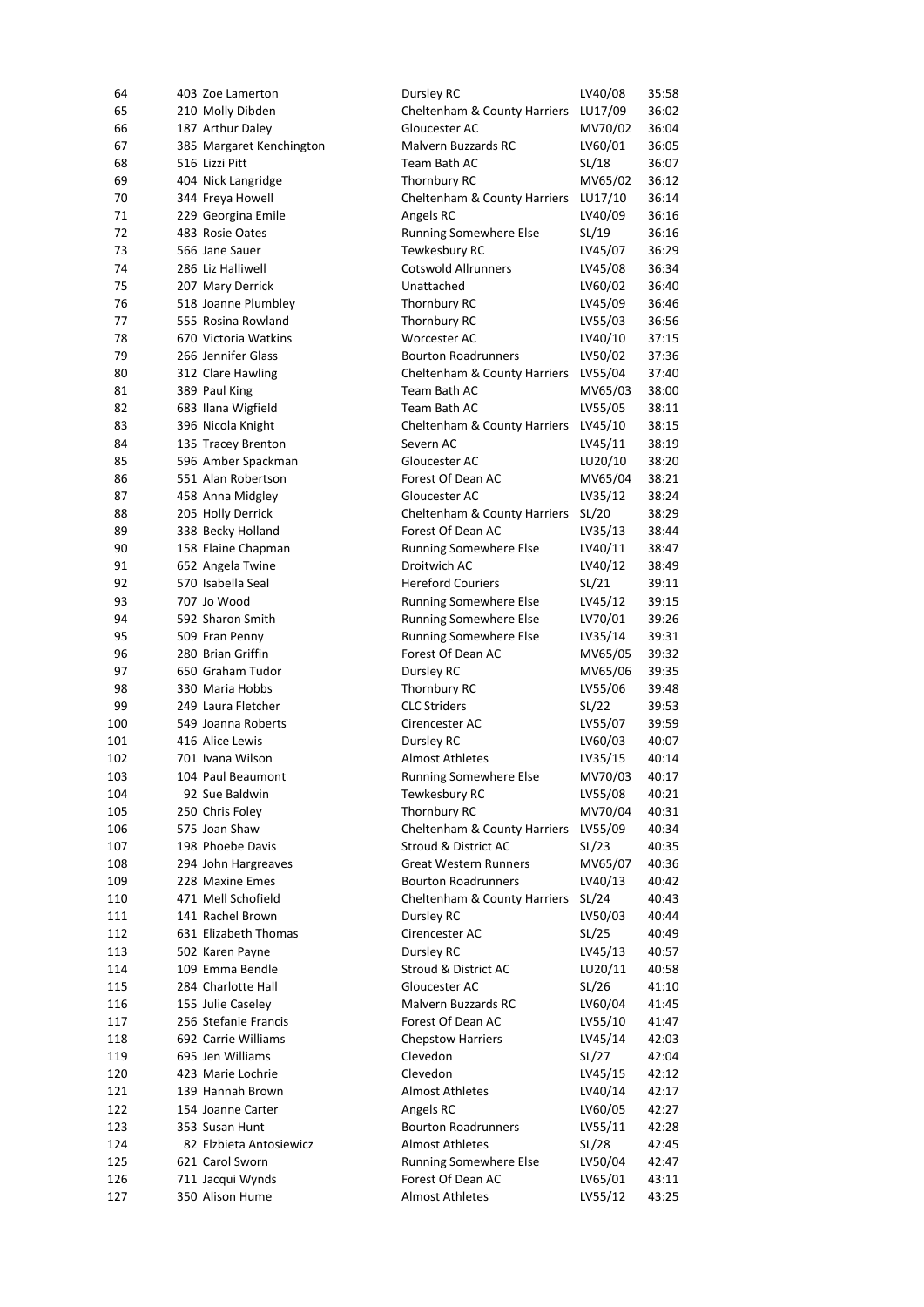| 128            | 323 Elaine Heyes                                | Clevedon                       | LV60/06        | 43:28                                                                 |
|----------------|-------------------------------------------------|--------------------------------|----------------|-----------------------------------------------------------------------|
| 129            | 111 Teresa Bennett                              | Angels RC                      | LV35/16        | 43:28                                                                 |
| 130            | 663 Sarah Wallbridge                            | <b>Almost Athletes</b>         | LV60/07        | 43:31                                                                 |
| 131            | 162 Julie Churchill                             | Droitwich AC                   | LV50/05        | 43:48                                                                 |
| 132            | 622 Katy Sworn                                  | <b>Almost Athletes</b>         | SL/29          | 43:59                                                                 |
| 133            | 204 Sarah Dennis                                | Tewkesbury RC                  | LV45/16        | 44:08                                                                 |
| 134            | 655 Bronwen Tyler-Jones                         | <b>Hereford Couriers</b>       | LV45/17        | 44:20                                                                 |
| 135            | 477 Mandy Neufeld                               | Angels RC                      | LV55/13        | 44:33                                                                 |
| 136            | 603 Roseanna Stanfield                          | Clevedon                       | LU17/11        | 44:39                                                                 |
| 137            | 637 Margaret Thompson                           | <b>Swindon Harriers</b>        | LV65/02        | 44:55                                                                 |
| 138            | 293 Andrea Hardy                                | <b>Almost Athletes</b>         | LV45/18        | 45:27                                                                 |
| 139            | 281 Andrew Griffiths                            | Team Bath AC                   | MV70/05        | 45:33                                                                 |
| 140            | 481 Rose Niland-Smith                           | <b>Cotswold Allrunners</b>     | LV65/03        | 46:43                                                                 |
| 141            | 251 Sara Force                                  | Angels RC                      | LV50/06        | 47:01                                                                 |
|                |                                                 |                                |                |                                                                       |
| 142            | 470 Sheena Moseley                              | Tewkesbury RC                  | LV50/07        | 47:23                                                                 |
| 143            | 633 Joanne Thomas                               | Droitwich AC                   | LV50/08        | 47:25                                                                 |
| 144            | 636 Ian Thompson                                | <b>Swindon Harriers</b>        | MV70/06        | 47:50                                                                 |
| 145            | 257 Erica Fuller                                | Dursley RC                     | LV50/09        | 47:55                                                                 |
| 146            | 543 Arthur Renshaw                              | Thornbury RC                   | MV70/07        | 48:11                                                                 |
| 147            | 304 Jill Harsent                                | <b>CLC Striders</b>            | LV60/08        | 48:20                                                                 |
| 148            | 582 Stefan Shillington                          | Kenilworth Runners             | MV75+/01 48:55 |                                                                       |
| 149            | 538 Rachel Rean                                 | Droitwich AC                   | LV60/09        | 49:29                                                                 |
| 150            | 161 Mariel Chretien                             | <b>Almost Athletes</b>         | LV45/19        | 49:43                                                                 |
| 151            | 517 Natalie Pluck                               | <b>Almost Athletes</b>         | SL/30          | 51:06                                                                 |
| 152            | 265 Glenda Gill                                 | <b>Almost Athletes</b>         | LV50/10        | 51:12                                                                 |
| 153            | 184 Margaret Crosswell                          | Worcester AC                   | LV70/02        | 52:33                                                                 |
| 154            | 522 Vanessa Poole                               | Running Somewhere Else         | LV45/20        | 52:40                                                                 |
| 155            | 224 Linda Edwards                               | Running Somewhere Else         | LV55/14        | 52:41                                                                 |
| 156            | 552 Samantha Robinson                           | Tewkesbury RC                  | LV55/15        | 53:03                                                                 |
| 157            | 387 Laura Kent                                  | Tewkesbury RC                  | LV35/17        | 53:03                                                                 |
| 158            | 524 Kate Potter                                 | Running Somewhere Else         | LV70/03        | 54:18                                                                 |
| 159            | 163 Carole Clark                                | Worcester AC                   | LV70/04        | 01:03:01                                                              |
|                |                                                 |                                |                |                                                                       |
| Position<br>1  | Club<br>Thornbury RC [A]                        | Category<br>Team Masters - Men | Score          | Race Position<br>$320$ 69 + 105 + 146                                 |
|                |                                                 |                                |                |                                                                       |
| Position       | Club                                            | Category                       | Score          | Race Position                                                         |
| $\mathbf{1}$   | University of Bath [A]                          | Team Open - Ladies             |                | $81+3+4$                                                              |
| $\overline{2}$ | Team Bath AC [A]                                |                                |                | $355 + 12 + 18$                                                       |
| 3              | University of Bath [B]                          |                                |                | $388 + 10 + 20$                                                       |
| 4              | Western Tempo [A]                               |                                |                | $559 + 14 + 32$                                                       |
| 5              | Cheltenham & County Harriers [A]                |                                |                | $67$ $13 + 19 + 35$                                                   |
| 6              | Team Bath AC [B]                                |                                |                | $82$ 24 + 25 + 33                                                     |
| 7              | Stroud & District AC                            |                                |                | $907 + 21 + 62$                                                       |
| 8              | Gloucester AC [A]                               |                                |                | $104$ 23 + 40 + 41                                                    |
| 9              | Cheltenham & County Harriers [B]                |                                |                | $128$ 37 + 39 + 52                                                    |
| 10             | Western Tempo [B]                               |                                |                | $130$ 34 + 46 + 50                                                    |
| 11             | Forest Of Dean AC                               |                                |                | $135$ $17 + 29 + 89$                                                  |
| 12             | Clevedon [A]                                    |                                |                | $146$ $26 + 57 + 63$                                                  |
| 13             | <b>CLC Striders</b>                             |                                |                | $150$ $31 + 58 + 61$                                                  |
| 14             |                                                 |                                |                | $161$ 47 + 54 + 60                                                    |
| 15             | Team Bath AC [C]<br>Thornbury RC [B]            |                                |                | $204$ 51 + 76 + 77                                                    |
| 16             |                                                 |                                |                | $204$ 42 + 72 + 90                                                    |
| 17             | Running Somewhere Else [A]                      |                                |                |                                                                       |
|                | Dursley RC [A]                                  |                                |                | $218$ 53 + 64 + 101                                                   |
| 18             | Cheltenham & County Harriers [C]                |                                |                | $219$ 56 + 80 + 83                                                    |
| 19             | Gloucester AC [B]                               |                                |                | $221$ 49 + 85 + 87                                                    |
| 20             | Angels RC [A]                                   |                                |                | $248$ 55 + 71 + 122                                                   |
| 21             | Almost Athletes [A]                             |                                |                | $251$ $28 + 102 + 121$                                                |
| 22             | Cirencester AC                                  |                                |                | $257$ 45 + 100 + 112                                                  |
| 23             | Running Somewhere Else [B]                      |                                |                | $282$ 93 + 94 + 95                                                    |
| 24             | Cheltenham & County Harriers [D]                |                                |                |                                                                       |
| 25<br>26       | Tewkesbury RC [A]<br><b>Bourton Roadrunners</b> |                                |                | $304$ $88 + 106 + 110$<br>$310$ 73 + 104 + 133<br>$31179 + 109 + 123$ |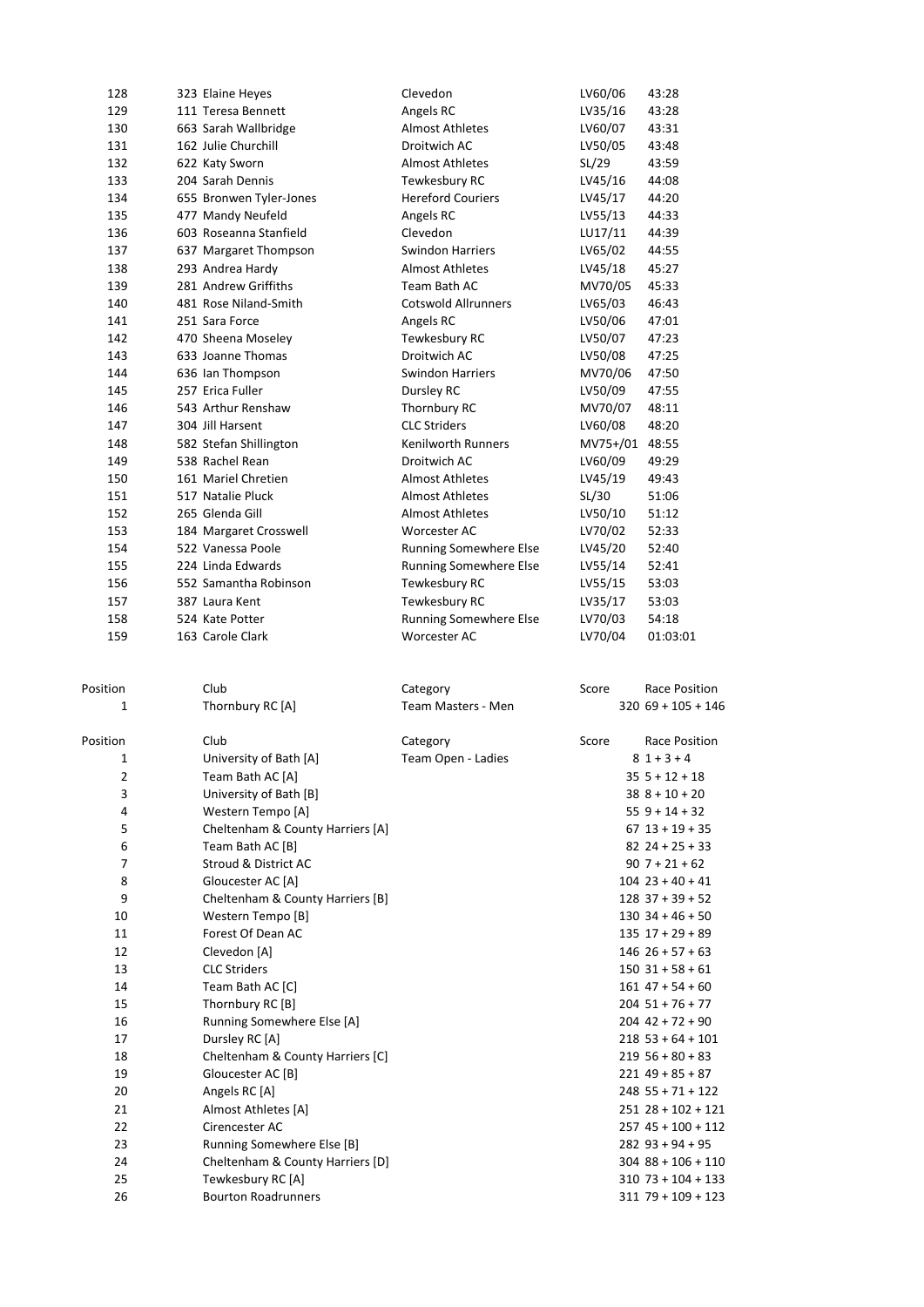| 27             | Droitwich AC                     |                              |       | $365$ $91 + 131 + 143$  |
|----------------|----------------------------------|------------------------------|-------|-------------------------|
| 28             | Clevedon [B]                     |                              |       | $367$ $119 + 120 + 128$ |
| 29             | Dursley RC [B]                   |                              |       | $369$ $111 + 113 + 145$ |
| 30             | Almost Athletes [B]              |                              |       | 381 124 + 127 + 130     |
| 31             | Worcester AC                     |                              |       | $390$ 78 + 153 + 159    |
| 32             | Angels RC [B]                    |                              |       | $405$ 129 + 135 + 141   |
| 33             | Almost Athletes [C]              |                              |       | $420$ $132 + 138 + 150$ |
| 34             | Running Somewhere Else [C]       |                              |       | $434$ $125 + 154 + 155$ |
| 35             | Tewkesbury RC [B]                |                              |       | $455$ $142 + 156 + 157$ |
| Position       | Club                             | Category                     | Score | Race Position           |
| $\mathbf{1}$   | Team Bath AC [A]                 | <b>Team Masters - Ladies</b> |       | $415 + 12 + 24$         |
| $\overline{2}$ | Cheltenham & County Harriers [A] |                              |       | $111$ $35 + 37 + 39$    |
| 3              | Forest Of Dean AC                |                              |       | $135$ $17 + 29 + 89$    |
| 4              | <b>CLC Striders</b>              |                              |       | $150$ 31 + 58 + 61      |
| 5              | Cheltenham & County Harriers [B] |                              |       | $188$ 52 + 56 + 80      |
| 6              | Team Bath AC [B]                 |                              |       | $196$ 54 + 60 + 82      |
| 7              | Thornbury RC                     |                              |       | $204$ 51 + 76 + 77      |
| 8              | Clevedon                         |                              |       | $209$ 26 + 63 + 120     |
| 9              | Dursley RC [A]                   |                              |       | $218$ 53 + 64 + 101     |
| 10             | Angels RC [A]                    |                              |       | $248$ 55 + 71 + 122     |
| 11             | Almost Athletes [A]              |                              |       | $251$ $28 + 102 + 121$  |
| 12             | Running Somewhere Else [A]       |                              |       | $277$ 90 + 93 + 94      |
| 13             | Tewkesbury RC [A]                |                              |       | $310$ 73 + 104 + 133    |
| 14             | <b>Bourton Roadrunners</b>       |                              |       | $311$ 79 + 109 + 123    |
| 15             | Droitwich AC                     |                              |       | $365$ 91 + 131 + 143    |
| 16             | Dursley RC [B]                   |                              |       | $369$ $111 + 113 + 145$ |
| 17             | Running Somewhere Else [B]       |                              |       | $374$ 95 + 125 + 154    |
| 18             | Worcester AC                     |                              |       | $390$ 78 + 153 + 159    |
| 19             | Almost Athletes [B]              |                              |       | 395 127 + 130 + 138     |
| 20             | Angels RC [B]                    |                              |       | $405$ 129 + 135 + 141   |
| 21             | Tewkesbury RC [B]                |                              |       | $455$ $142 + 156 + 157$ |
| Position       | Club                             | Category                     | Score | Race Position           |
| $\mathbf{1}$   | University of Bath               | Team - LU20                  |       | $27$ 3 + 4 + 20         |
| $\overline{2}$ | Gloucester AC                    |                              |       | $148$ 23 + 40 + 85      |
| Position       | Club                             | Category                     | Score | Race Position           |
| $\mathbf{1}$   | Cheltenham & County Harriers     | Team - LU17                  |       | $512 + 11 + 38$         |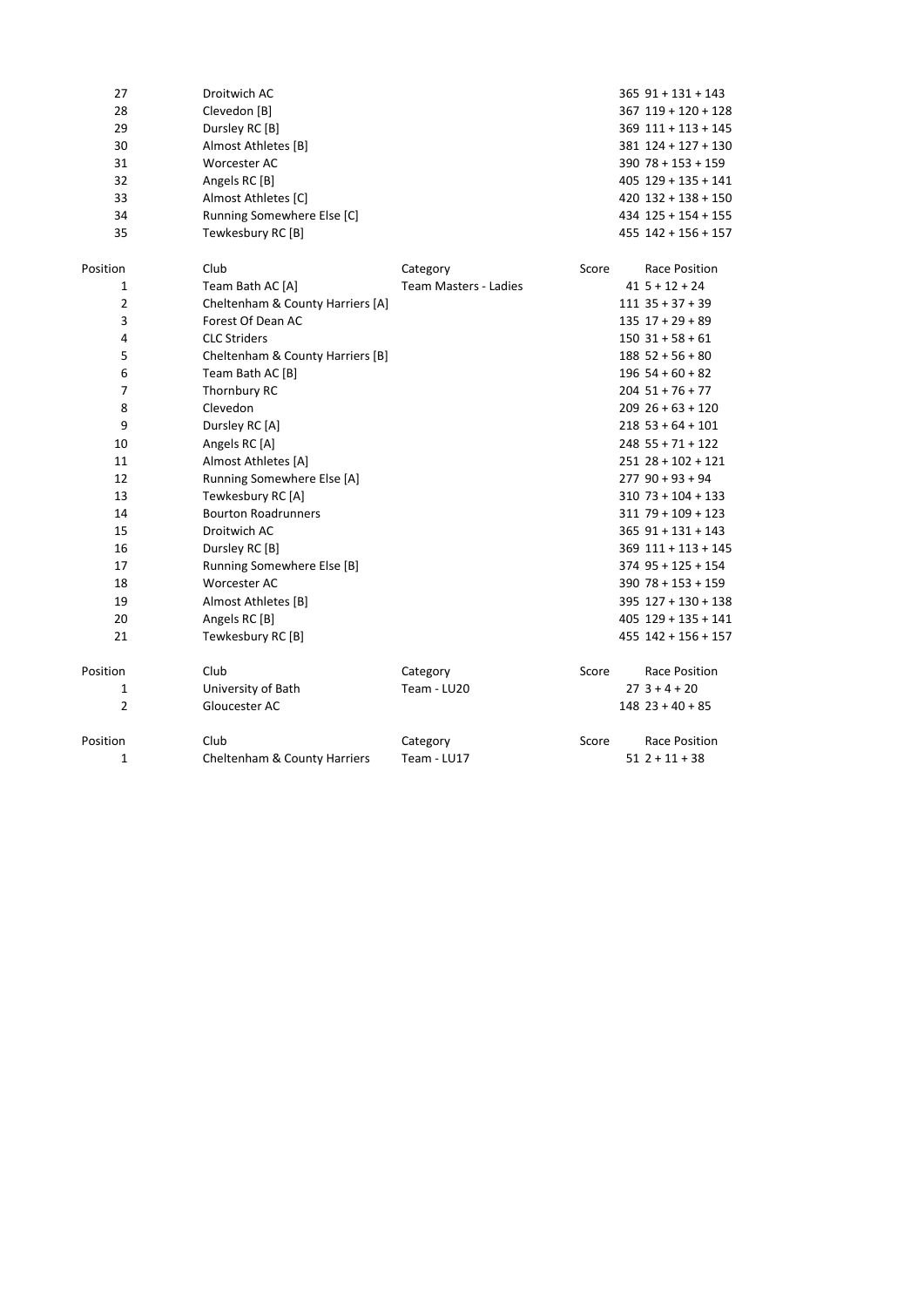| Position Bib No. | Name                  | Club                                    | Category    | Time  |
|------------------|-----------------------|-----------------------------------------|-------------|-------|
| $\mathbf{1}$     | 457 Lilia Mico        | Worcester AC                            | LU15        | 21:40 |
| 2                | 138 Ruth Brook        | Gloucester AC                           | <b>LU15</b> | 21:54 |
| 3                | 318 Evie Henderson    | Cheltenham & County Harriers            | <b>LU15</b> | 22:30 |
| 4                | 557 Esther Rumsey     | Stroud & District AC                    | <b>LU15</b> | 22:34 |
| 5                | 462 Kate Mills        | Cheltenham & County Harriers            | <b>LU15</b> | 22:56 |
| 6                | 164 Darcy Clarke      | Hereford & County AC                    | <b>LU15</b> | 23:23 |
| 7                | 717 Corrine Jones     | <b>Westbury Harriers</b>                | LU15        | 23:29 |
| 8                | 500 Amelie Paul       | Cheltenham & County Harriers            | <b>LU15</b> | 23:38 |
| 9                | 231 Charlotte Evans   | Stroud & District AC                    | LU15        | 23:48 |
| 10               | 591 Molly Smith       | <b>Westbury Harriers</b>                | <b>LU15</b> | 23:58 |
| 11               | 465 Bella Monk        | Stroud & District AC                    | <b>LU15</b> | 24:01 |
| 12               | 602 Alice Stalberg    | Gloucester AC                           | LU15        | 24:37 |
| 13               | 640 Abigail Thornley  | <b>Cheltenham &amp; County Harriers</b> | <b>LU15</b> | 24:53 |
| 14               | 455 Isabelle Merriman | Stroud & District AC                    | LU15        | 25:40 |
| 15               | 541 Haf Rees          | Hereford & County AC                    | <b>LU15</b> | 25:42 |
| 16               | 450 Olivia McKean     | Unattached                              | <b>LU15</b> | 26:38 |
| 17               | 147 Isobel Burfitt    | Cheltenham & County Harriers            | LU15        | 27:06 |
| 18               | 277 Cloe Greenaway    | Highworth RC                            | <b>LU15</b> | 27:14 |
| 19               | 255 Milly Foster      | Cheltenham & County Harriers            | <b>LU15</b> | 27:19 |
| 20               | 283 Hannah Hadley     | Hereford & County AC                    | <b>LU15</b> | 27:40 |
| 21               | 226 Beth Elderton     | Unattached                              | LU15        | 28:37 |
| 22               | 412 Seraphine Leftley | Cheltenham & County Harriers            | <b>LU15</b> | 29:23 |
| 23               | 171 Chloe Coleridge   | Hereford & County AC                    | LU15        | 29:33 |
| 24               | 693 Cerys Williams    | <b>Cotswold Allrunners</b>              | LU15        | 29:50 |
| 25               | 289 Aliya Hankins     | Gloucester AC                           | <b>LU15</b> | 30:49 |
|                  |                       |                                         |             |       |

| Position | Club                                                        | Category | Score | Race Position       |
|----------|-------------------------------------------------------------|----------|-------|---------------------|
|          | 1 Junior Girls Cheltenham & County Harriers [A] Team - LU15 |          |       | $163+5+8$           |
|          | 2 Junior Girls Stroud & District AC                         |          |       | $244+9+11$          |
|          | 3 Junior Girls Gloucester AC                                |          |       | $39$ 2 + 12 + 25    |
|          | 4 Junior Girls Hereford & County AC                         |          |       | $416 + 15 + 20$     |
|          | 5 Junior Girls Cheltenham & County Harriers [B]             |          |       | $49$ $13 + 17 + 19$ |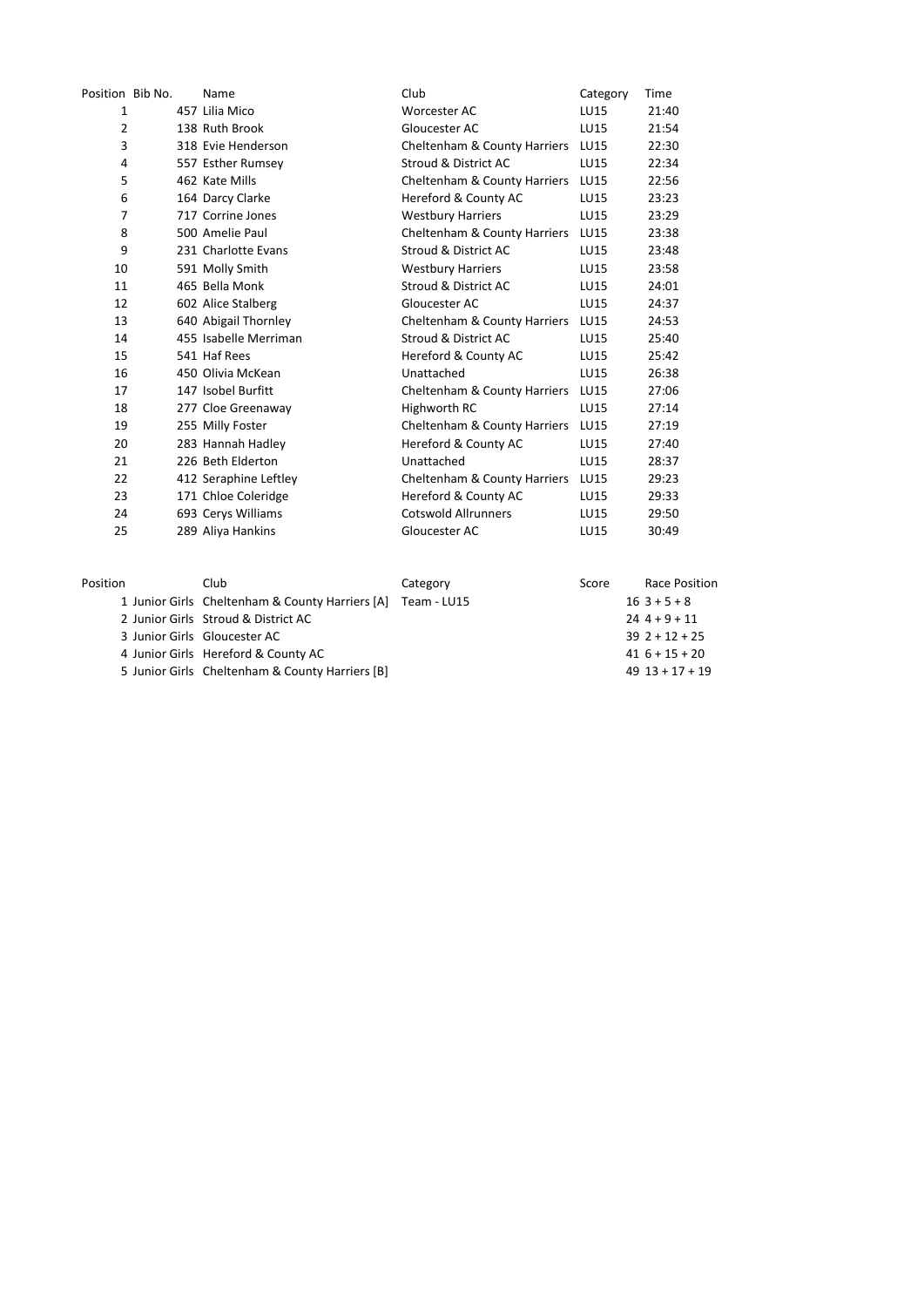| Position Bib No. | Name                     | Club                           | Category | Time    |
|------------------|--------------------------|--------------------------------|----------|---------|
| 1                | 639 Madeleine Thomson    | Cheltenham & County Harriers   | LU13     | 13:23   |
| $\overline{2}$   | 441 Phoebe Martin        | Unattached                     | LU13     | 13:31   |
| 3                | 488 Poppy Oliver         | Forest Of Dean AC              | LU13     | 13:43   |
| $\overline{4}$   | 446 Sophie Maxwell       | Team Bath AC                   | LU13     | 13:45   |
| 5                | 327 Lucy Hillary         | <b>Bourton Roadrunners</b>     | LU13     | 14:26   |
| 6                | 220 Scarlett Eagland     | Cheltenham & County Harriers   | LU13     | 14:28   |
| $\overline{7}$   | 544 Rosie Reynolds       | Cheltenham & County Harriers   | LU13     | 14:29   |
| 8                | 317 Bluebell Heath-Smith | Cheltenham & County Harriers   | LU13     | 14:38   |
| 9                | 530 Sophie Purves        | Worcester AC                   | LU13     | 14:47   |
| 10               | 418 Verity Lilley        | Cheltenham & County Harriers   | LU13     | 14:54   |
| 11               | 449 Kate McKean          | Team Bath AC                   | LU13     | 14:55   |
| 12               | 145 Lucy Bull            | <b>Swindon Harriers</b>        | LU13     | 14:58   |
| 13               | 456 Eva Mico             | Worcester AC                   | LU13     | 15:00   |
| 14               | 529 Ella Purves          | <b>Worcester AC</b>            | LU13     | 15:05   |
| 15               | 86 Evie Avery            | Cheltenham & County Harriers   | LU13     | 15:05   |
| 16               | 87 Olivia Avery          | Cheltenham & County Harriers   | LU13     | 15:12   |
| 17               | 177 Millie Cossins       | Stroud & District AC           | LU13     | 15:14   |
| 18               | 28 Maria Woodward        | <b>Tockington Manor School</b> | LU13     | 15:21   |
| 19               | 31 Holly Harvie-Pullin   | <b>Tockington Manor School</b> | LU13     | 15:23   |
| 20               | 261 Layla Gardiner       | <b>Westbury Harriers</b>       | LU13     | 15:27   |
| 21               | 579 Jessica Sheppard     | Cheltenham & County Harriers   | LU13     | 15:33   |
| 22               | 508 Polly Pennicott      | Team Bath AC                   | LU13     | 15:55   |
| 23               | 720 Lottie Tomkins       | Stroud & District AC           | LU13     | 16:09   |
| 24               | 619 Maya Stroud          | Hereford & County AC           | LU13     | 16:15   |
| 25               | 132 Freya Braiden        | Cheltenham & County Harriers   | LU13     | 16:50   |
| 26               | 34 Elsie Lewis           | <b>Tockington Manor School</b> | LU13     | 16:56   |
| 27               | 32 Amelia Ricciardi      | <b>Tockington Manor School</b> | LU13     | 17:06   |
| 28               | 29 Ella Greenbank        | <b>Tockington Manor School</b> | LU13     | 17:23   |
| 29               | 33 Katie Woodhouse       | <b>Tockington Manor School</b> | LU13     | 17:44   |
| 30               | 278 Eloise Greenaway     | Unattached                     | LU13     | 18:13   |
| 31               | 247 Amber Flatman        | Cheltenham & County Harriers   | LU13     | 18:26   |
| 32               | 521 Olivia Poole         | <b>Bourton Roadrunners</b>     | LU13     | 18:38   |
| 33               | 271 Annabel Gordon       | <b>Westbury Harriers</b>       | LU13     | 18:58   |
| <b>Docition</b>  | Club                     | Category                       | Score    | Race Pr |

| Position | Club                                                        | Category | Score | Race Position       |
|----------|-------------------------------------------------------------|----------|-------|---------------------|
|          | 1 Junior Girls Cheltenham & County Harriers [A] Team - LU13 |          |       | $14$ 1 + 6 + 7      |
|          | 2 Junior Girls Cheltenham & County Harriers [B]             |          |       | $338 + 10 + 15$     |
|          | 3 Junior Girls Worcester AC                                 |          |       | $369 + 13 + 14$     |
|          | 4 Junior Girls Team Bath AC                                 |          |       | $374 + 11 + 22$     |
|          | 5 Junior Girls Cheltenham & County Harriers [C]             |          |       | $62$ $16 + 21 + 25$ |
|          | 6 Junior Girls Tockington Manor School [A]                  |          |       | $63$ $18 + 19 + 26$ |
|          | 7 Junior Girls Tockington Manor School [B]                  |          |       | $84$ 27 + 28 + 29   |
|          |                                                             |          |       |                     |